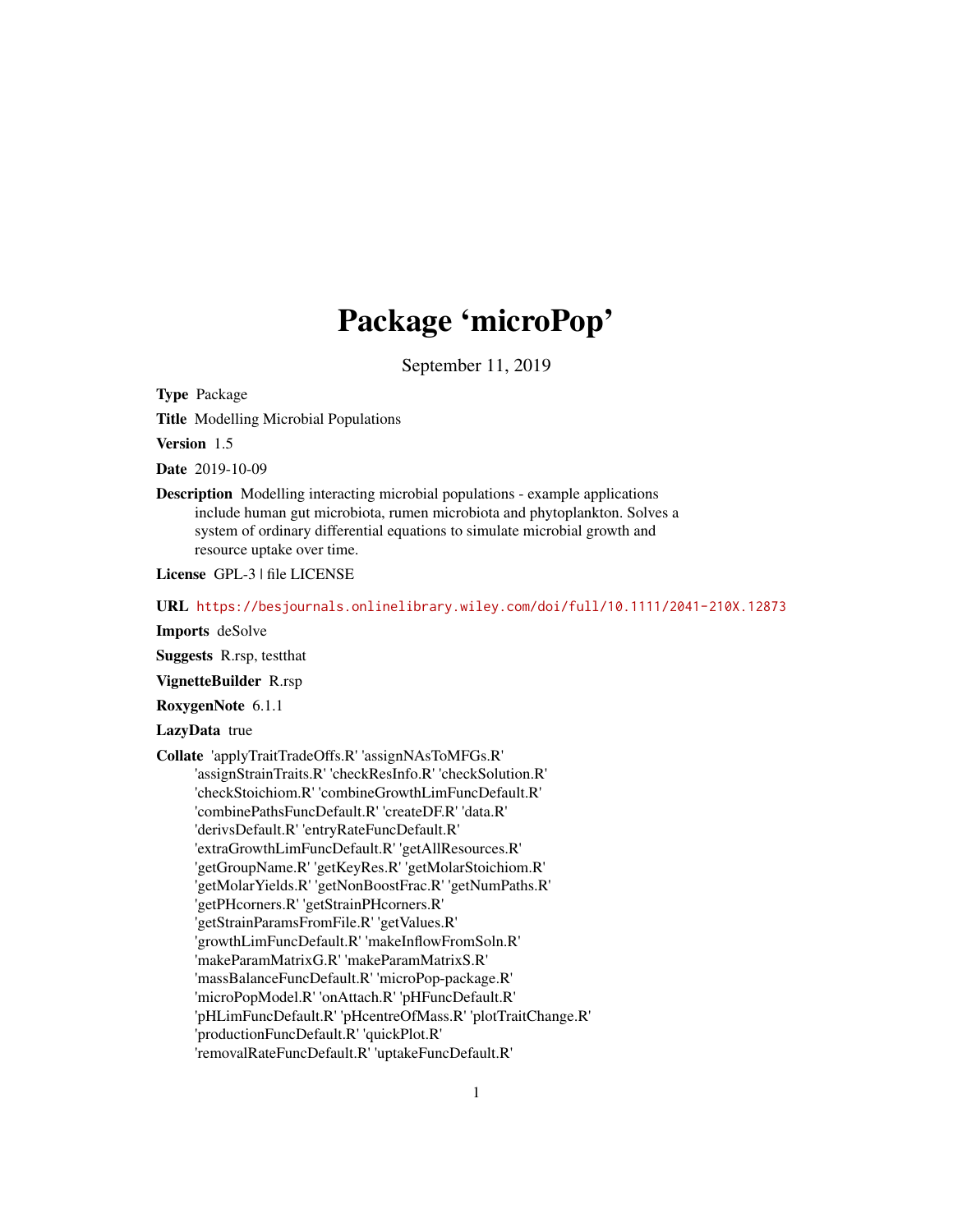'rateFuncsDefault.R' 'replaceListItems.R' 'runMicroPopExample.R' 'subsetFunc.R' 'waterUptakeRatio.R'

## NeedsCompilation no

Author Helen Kettle [aut, cre]

Maintainer Helen Kettle <Helen.Kettle@bioss.ac.uk>

Repository CRAN

Date/Publication 2019-09-11 09:50:02 UTC

## R topics documented:

| 3              |
|----------------|
| $\overline{4}$ |
| $\overline{4}$ |
| 5              |
| $\overline{5}$ |
| 6              |
| 6              |
| $\overline{7}$ |
| 7              |
| 8              |
| 8              |
| 9              |
| 10             |
| 10             |
| 11             |
| 11             |
| 12             |
| 12             |
| 13             |
| 13             |
| 14             |
| 14             |
| 15             |
| 15             |
| 16             |
| 16             |
| 17             |
| 18             |
| 18             |
| 19             |
| 19             |
| 20             |
| 21             |
| 22.            |
| 22             |
| 23             |
|                |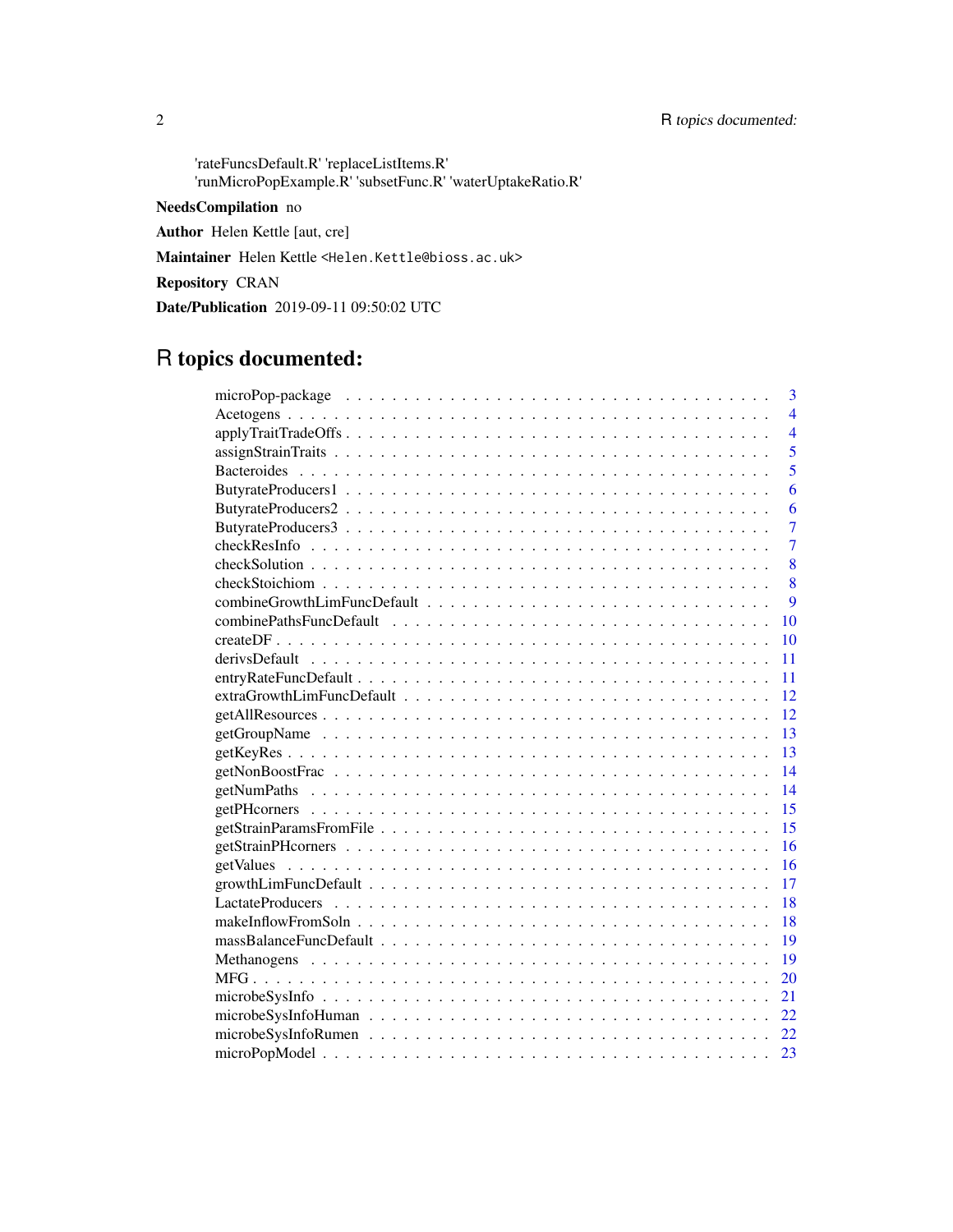<span id="page-2-0"></span>

| $NoButyFibreDeg \ldots \ldots \ldots \ldots \ldots \ldots \ldots \ldots \ldots \ldots \ldots$<br>26 |
|-----------------------------------------------------------------------------------------------------|
| 26                                                                                                  |
| 27                                                                                                  |
| 27                                                                                                  |
| 28                                                                                                  |
| 28                                                                                                  |
| 29                                                                                                  |
| 30                                                                                                  |
| -30                                                                                                 |
| -31                                                                                                 |
| -31                                                                                                 |
| 32                                                                                                  |
| 32                                                                                                  |
| 33                                                                                                  |
| 33                                                                                                  |
| 34                                                                                                  |
| 34                                                                                                  |
| 35                                                                                                  |
| 35                                                                                                  |
| -36                                                                                                 |
| 36                                                                                                  |
| 37                                                                                                  |
| 38                                                                                                  |
| 38                                                                                                  |
| 39<br>$X_{S11}$                                                                                     |
|                                                                                                     |

#### $\blacksquare$

microPop-package *Microbial Population modelling*

### Description

microPop can be used to model the dynamics and interactions of microbial populations.

### Author(s)

Helen Kettle

### References

To be done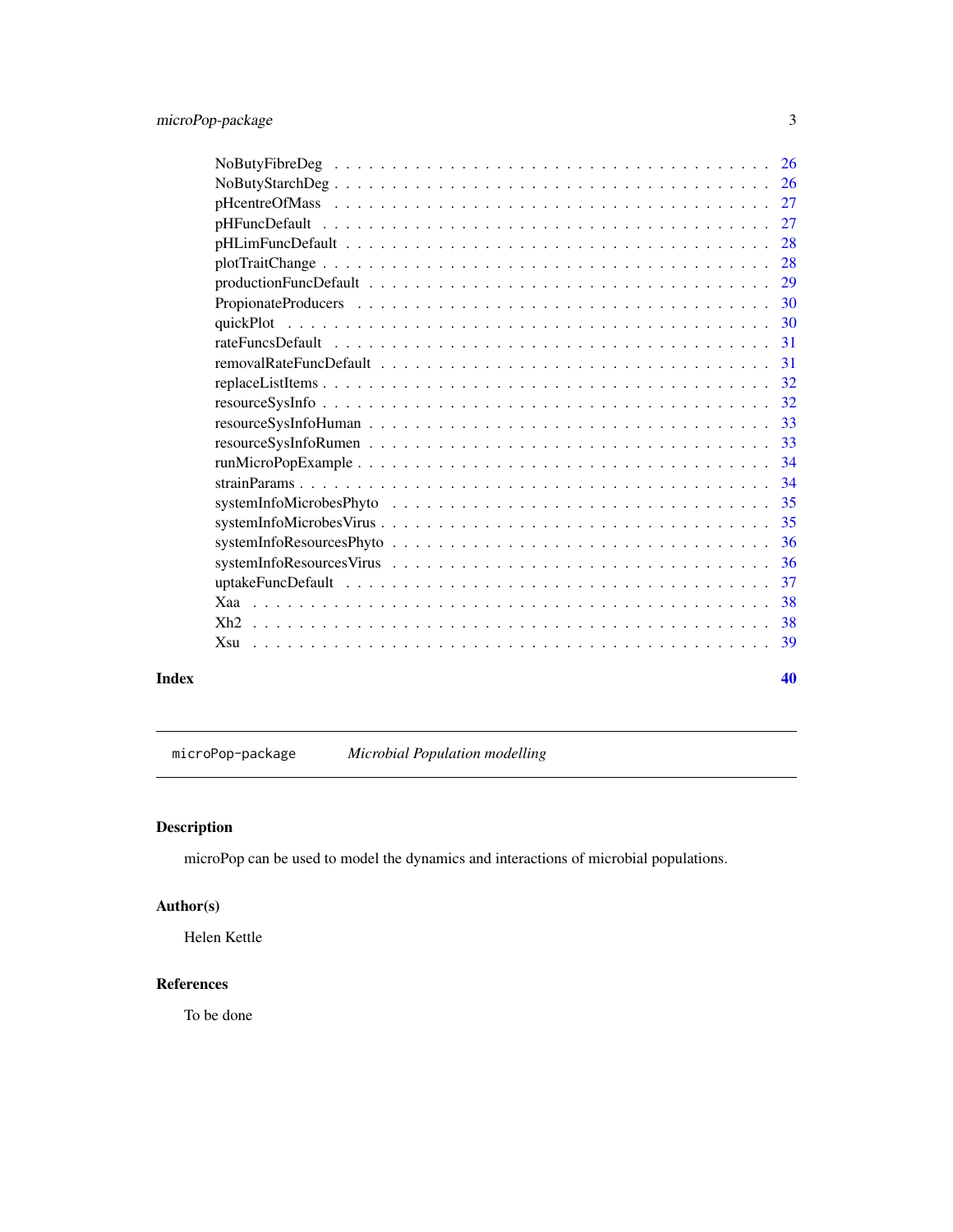<span id="page-3-0"></span>

Table of information describing the behaviour of the microbial functional group. See help(MFG) or ?MFG for explanation of the contents of the microbial functional groups dataframes

#### Usage

Acetogens

#### Format

dataframe

### See Also

MFG

applyTraitTradeOffs *Internal function to trade off one trait against another (used when assigning randomly generated strain traits)*

### Description

works by finding the values for each strain for par1 and par2 and then sorting them in opposite orders. This means the parameter values don't change number but they are assigned to different strains.

#### Usage

```
applyTraitTradeOffs(microbeNames, tradeOffParams, numPaths, numStrains,
 Pmats, resourceNames)
```
#### Arguments

| microbeNames  | Vector of strings which contains the names of the microbial groups in the system<br>e.g. c('Bacteroides','Acetogens') |
|---------------|-----------------------------------------------------------------------------------------------------------------------|
|               | trade0ffParams (vector of two strings) - parameters to trade off against each other                                   |
| numPaths      | Named vector. Number of paths for each microbial group                                                                |
| numStrains    | Scalar. Number of strains per group                                                                                   |
| Pmats         | List containing lists and matrices: [[param]][[strainName]][path,rname]                                               |
| resourceNames | Vector of strings which contains the names of the resources in the system                                             |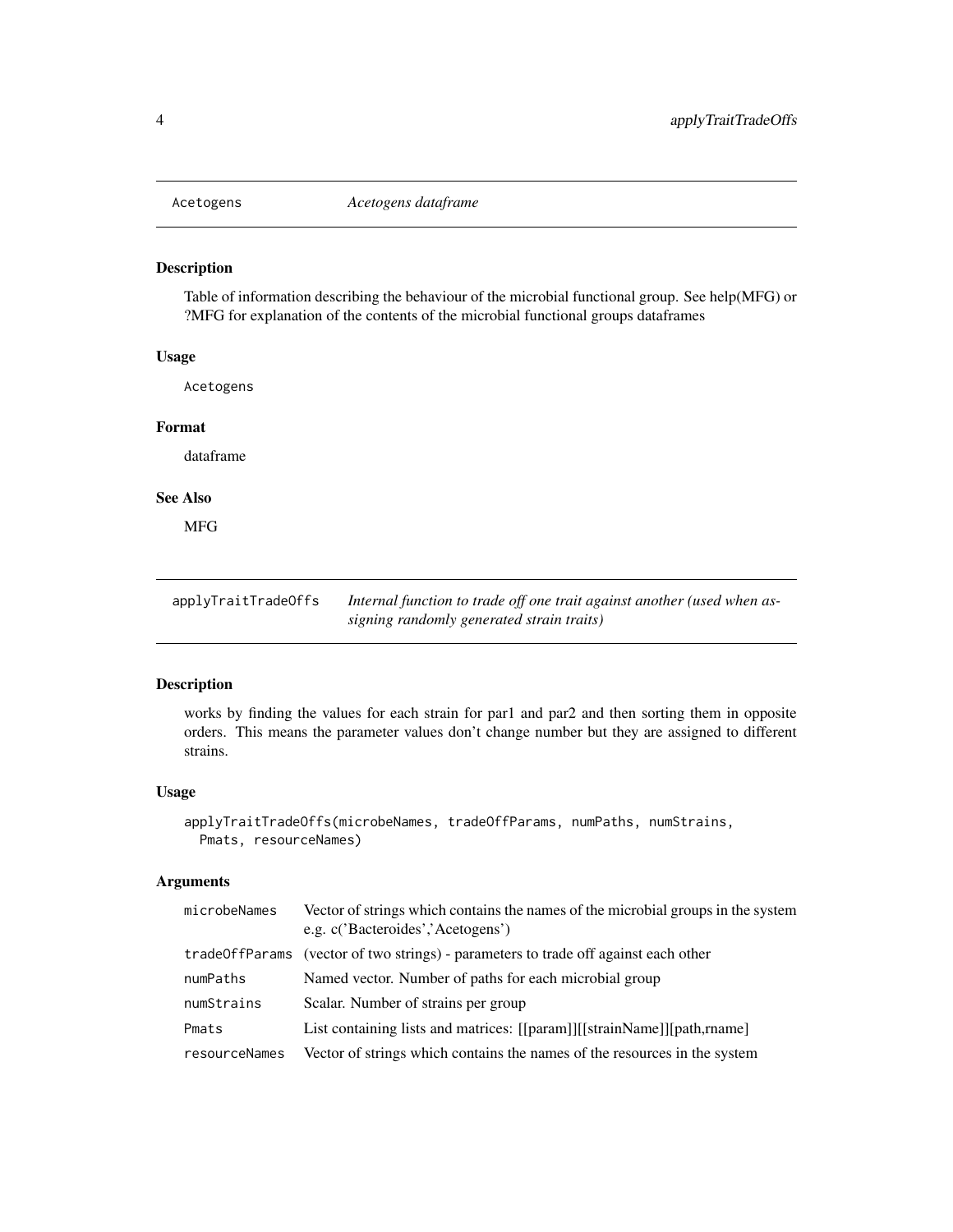### <span id="page-4-0"></span>Value

new version of Pmats where parameter values are traded off

assignStrainTraits *Internal function to assign stochastic strain traits*

### Description

Produces a random distribution of trait values where the mean is groupVal and the range is determined by percentRange (if not pHtrait) and by maxPHshift if it is the pHtrait (see strainOptions)

### Usage

```
assignStrainTraits(numStrains, groupVal, strainOptions,
 parName = "unspecified param", pHtrait = FALSE)
```
### Arguments

| numStrains    | Integer. Number of strains per group                                                                                                                                                                                                                                                                                                                                                                                                                                              |
|---------------|-----------------------------------------------------------------------------------------------------------------------------------------------------------------------------------------------------------------------------------------------------------------------------------------------------------------------------------------------------------------------------------------------------------------------------------------------------------------------------------|
| groupVal      | Scalar. Group parameter value <i>i.e.</i> the mean parameter value                                                                                                                                                                                                                                                                                                                                                                                                                |
| strainOptions | List containing 'distribution' i.e. the shape of the distribution ('normal' or 'uni-<br>form'). If it is not for a pH trait and the distribution is 'normal' then its std dev is<br>groupVal*percentRange/200, if distribution is 'uniform' then its range is group-<br>Val $*(1 +$ /- percentRange/100). For a pH trait, 'maxPHshift' is the max shift in<br>pH units and 'normal' has std dev = maxPHshift/2, and 'uniform' distribution<br>has range group Val +/- maxPHshift; |
| parName       | Name of parameter. This is only used to help with error catching                                                                                                                                                                                                                                                                                                                                                                                                                  |
| pHtrait       | TRUE/FALSE whether or not trait is the pH trait.                                                                                                                                                                                                                                                                                                                                                                                                                                  |
|               |                                                                                                                                                                                                                                                                                                                                                                                                                                                                                   |

### Value

vector of values for each strain for one parameter

| Bacteroides | Bacteroides dataframe |  |
|-------------|-----------------------|--|
|             |                       |  |

### Description

Table of information describing the behaviour of the microbial functional group. See help(MFG) or ?MFG for explanation of the contents of the microbial functional groups dataframes

#### Usage

Bacteroides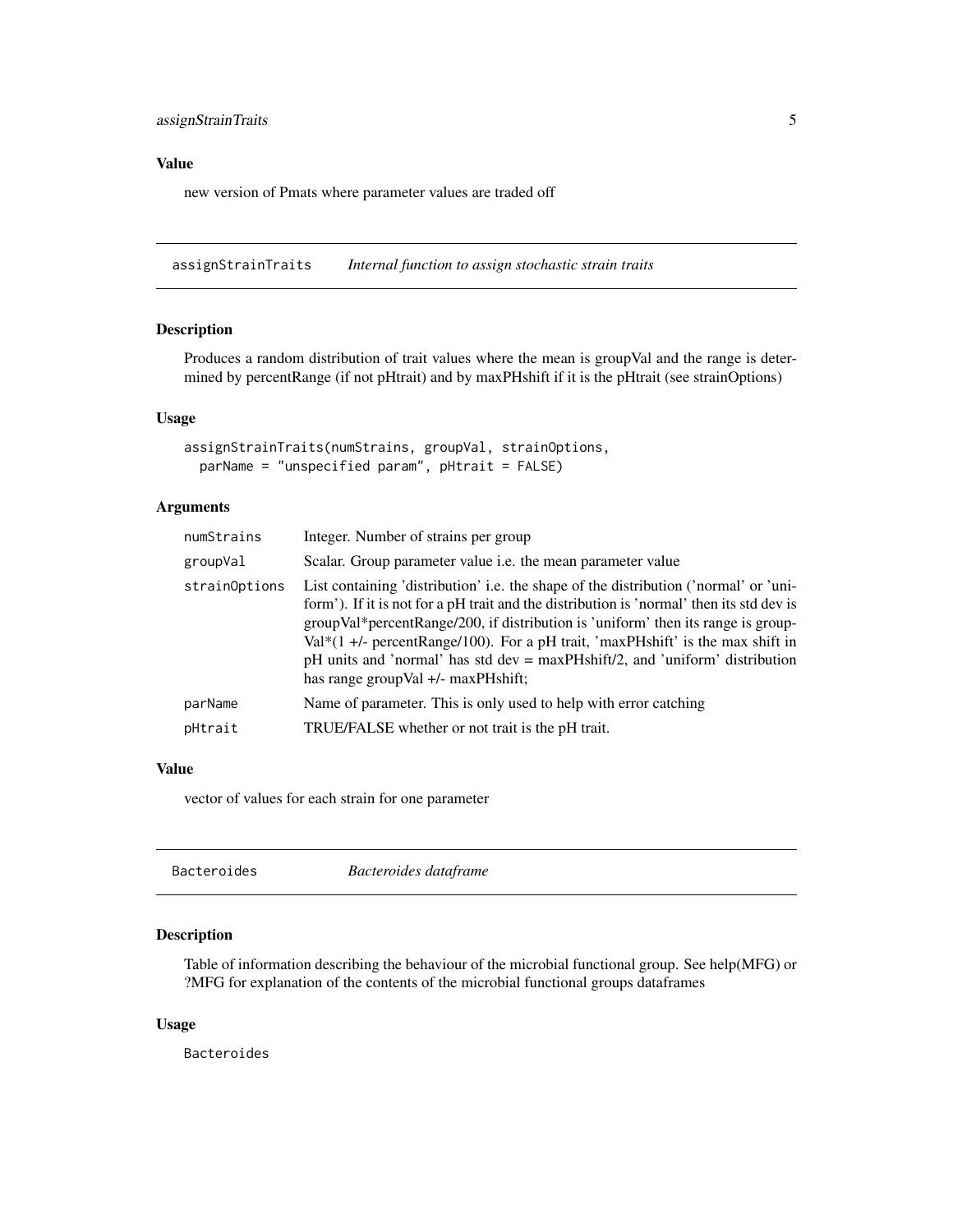### <span id="page-5-0"></span>Format

dataframe

### See Also

MFG

ButyrateProducers1 *ButyrateProducers1 dataframe*

### Description

Table of information describing the behaviour of the microbial functional group. See help(MFG) or ?MFG for explanation of the contents of the microbial functional groups dataframes

### Usage

ButyrateProducers1

### Format

dataframe

#### See Also

MFG

ButyrateProducers2 *ButyrateProducers2 dataframe*

### Description

Table of information describing the behaviour of the microbial functional group. See help(MFG) or ?MFG for explanation of the contents of the microbial functional groups dataframes

### Usage

ButyrateProducers2

#### Format

dataframe

#### See Also

**MFG**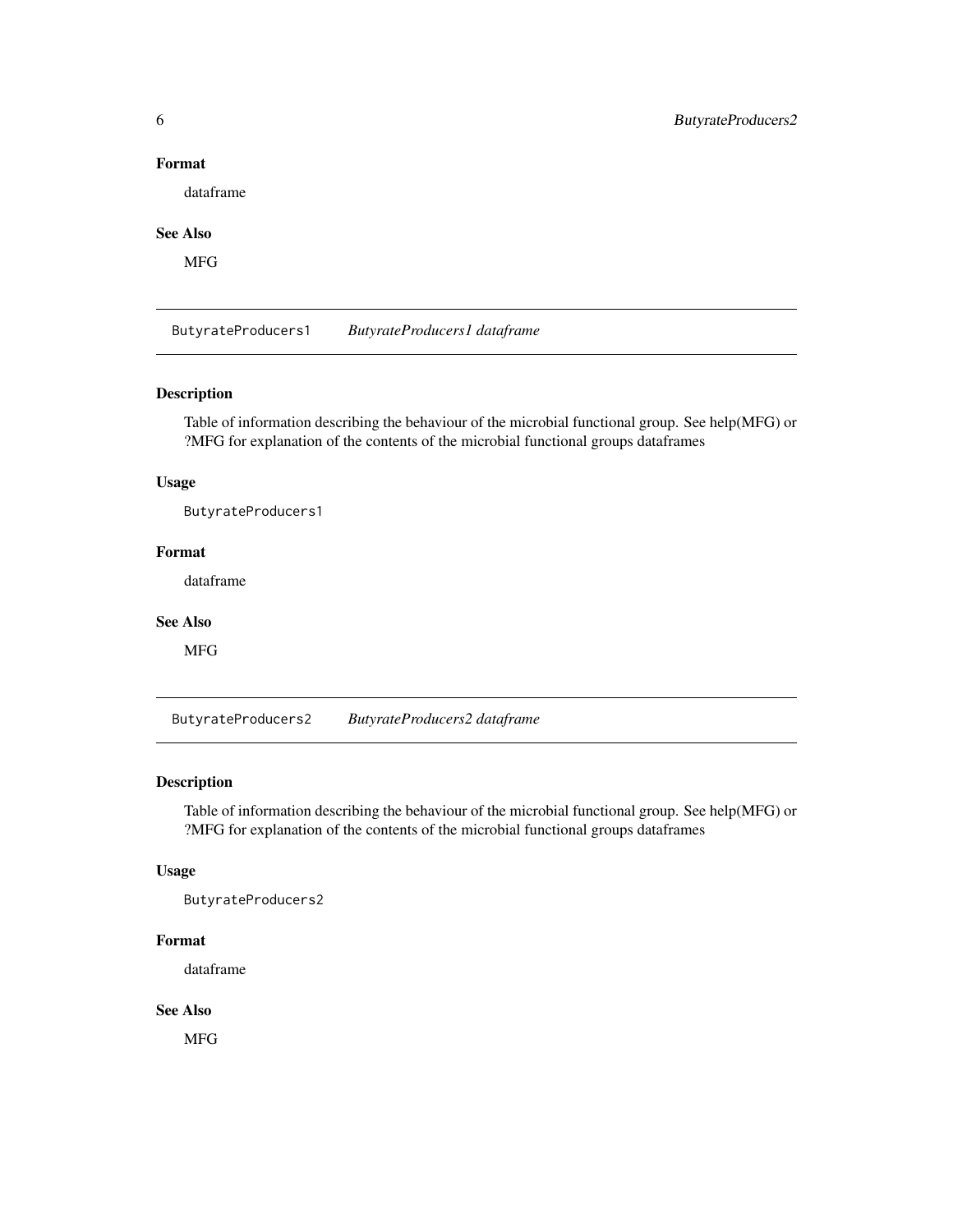### <span id="page-6-0"></span>ButyrateProducers3 *ButyrateProducers3 dataframe*

### Description

Table of information describing the behaviour of the microbial functional group. See help(MFG) or ?MFG for explanation of the contents of the microbial functional groups dataframes

#### Usage

ButyrateProducers3

#### Format

dataframe

#### See Also

MFG

| checkResInfo | Checks whether the all the resources needed are included in the system |
|--------------|------------------------------------------------------------------------|
|              | information file (e.g. start value, washout rate etc)                  |

#### Description

Checks whether the all the resources needed are included in the system information file (e.g. start value, washout rate etc)

#### Usage

checkResInfo(resNames, sys.data)

### Arguments

| resNames | Vector of strings which contains the names of the resources in the system |
|----------|---------------------------------------------------------------------------|
| sys.data | data frame sysInfoRes <i>i.e.</i> resource sys info data frame            |

#### Value

nothing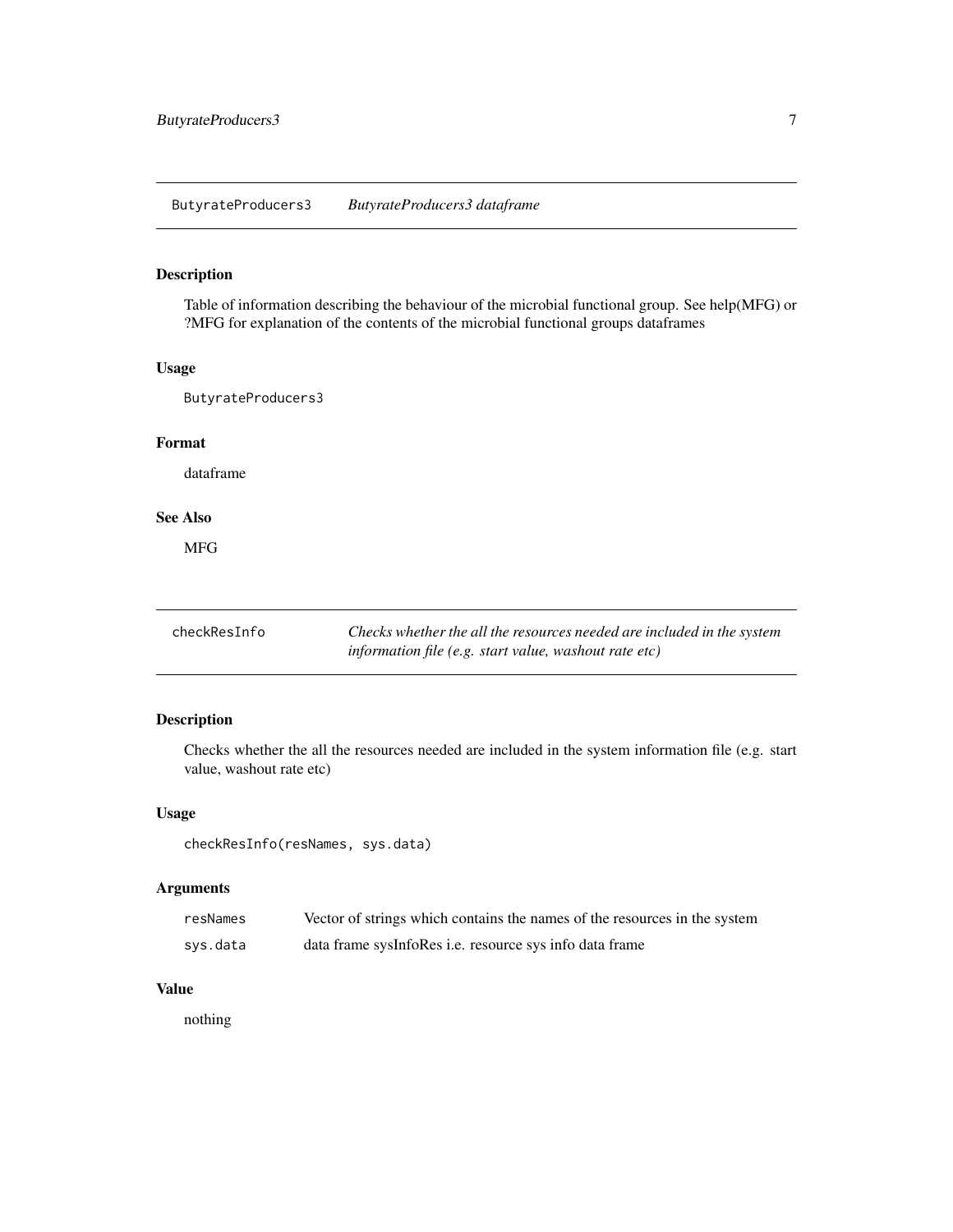<span id="page-7-0"></span>

Checks whether the solution generated by the ODE solver contains negative values

### Usage

checkSolution(soln, tol =  $-0.1$ )

### Arguments

| soln | Matrix from ode solver out Ssolution |
|------|--------------------------------------|
| tol  | tolerance                            |

| checkStoichiom | Checks whether the stoichiometries in each MFG conserve mass       |
|----------------|--------------------------------------------------------------------|
|                | within a specified tolerance If they do not then if reBalanceStoi- |
|                | chiom=TRUE the stoichiometry will be adjusted                      |

### Description

Checks whether the stoichiometries in each MFG conserve mass within a specified tolerance If they do not then if reBalanceStoichiom=TRUE the stoichiometry will be adjusted

### Usage

```
checkStoichiom(stoichiom, Rtype, microbeNames, numPaths, stoiTol,
  reBalanceStoichiom = FALSE)
```
### Arguments

| stoichiom          | Array. stoichiom[gname, R, path]                                                                                      |
|--------------------|-----------------------------------------------------------------------------------------------------------------------|
| Rtype              | Resource type                                                                                                         |
| microbeNames       | Vector of strings which contains the names of the microbial groups in the system<br>e.g. c('Bacteroides','Acetogens') |
| numPaths           | Named vector. Number of paths for each microbial group                                                                |
| stoiTol            | Scalar. tolerance i.e. if abs(prod-up)>stoiTol then warnings are given                                                |
| reBalanceStoichiom |                                                                                                                       |
|                    | Logical to turn off or on rebalancing                                                                                 |

#### Value

new stoichiom matrix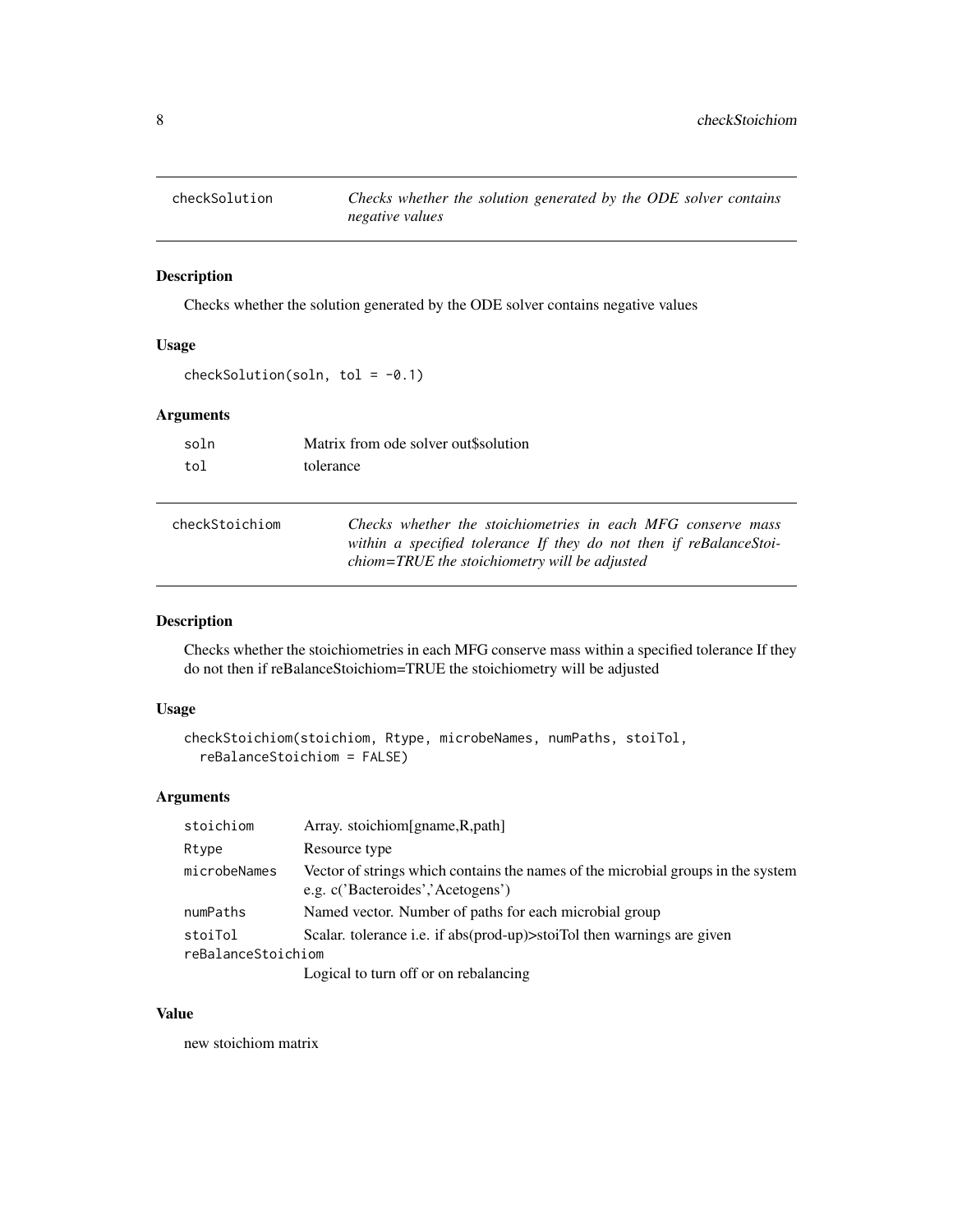<span id="page-8-0"></span>combineGrowthLimFuncDefault

*combines the growth limitation functions and max growth rates to get the growth rate of strain*

### Description

Returns the specific growth rate in units of inverse time

### Usage

```
combineGrowthLimFuncDefault(strainName, groupName, pathName, subst, ess,
 boost, bio.sub, maxGrowthRate, growthLim, keyResName, nonBoostFrac)
```
### Arguments

| strainName    | Name of the strain that is being looped through in the ODE solver                                                                             |
|---------------|-----------------------------------------------------------------------------------------------------------------------------------------------|
| groupName     | Name of microbial group that is being looped through in the ODE solver                                                                        |
| pathName      | Name of metabolic path (e.g. path1) that is being looped through in the ODE<br>solver                                                         |
| subst         | Vector of strings giving the names of the substitutable resources for given strain,<br>pathway                                                |
| ess           | Vector of strings giving the names of the essential resources for given strain,<br>pathway                                                    |
| boost         | Vector of strings giving the names of the boosting resources for given strain,<br>pathway                                                     |
| bio.sub       | Vector of strings giving the names of the microbial resources for given strain,<br>pathway                                                    |
| maxGrowthRate | Vector containing maximum growth rate on each resource (named by resource-<br>Names). If a resource is not on the pathway the value is NA     |
| growthLim     | Vector containing the growth limitation from each resource (named by resource-<br>Names). If a resource is not on the pathway the value is NA |
| keyResName    | String giving the name of the key resource on this pathway                                                                                    |
| nonBoostFrac  | (scalar) Fraction of max growth achievable if boosting resource is not present<br>but is required on this pathway                             |

### Value

(scalar) specific growth rate in units of inverse time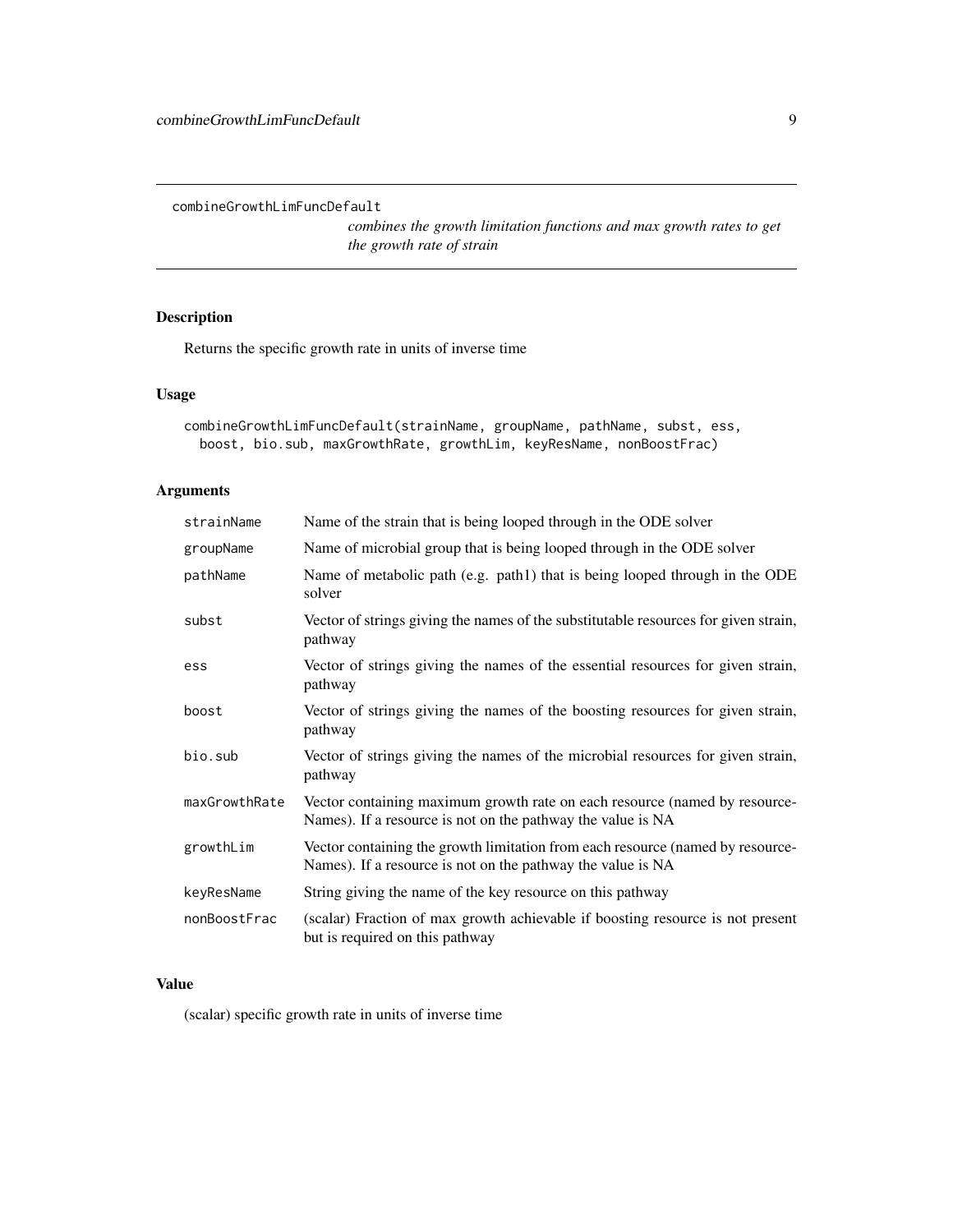#### <span id="page-9-0"></span>combinePathsFuncDefault

*Combine microbial growth on different pathways by one microbe*

### Description

Returns a vector specifying the fraction of the total microbial growth on each pathway. This function is needed to ensure that groups which have the most paths do not automatically have the most growth - i.e. need to weight the growth on each pathway.

#### Usage

```
combinePathsFuncDefault(strainName, groupName, growthRate, num.paths,
 pathNames)
```
### Arguments

| strainName | Name of the strain that is being looped through in the ODE solver      |
|------------|------------------------------------------------------------------------|
| groupName  | Name of microbial group that is being looped through in the ODE solver |
| growthRate | (vector) microbial growth rate (mass per unit time) on each pathway    |
| num.paths  | (integer) is the number of paths for the given strain                  |
| pathNames  | Vector of names of all metabolic paths e.g. c('path1','path2')         |

#### Value

vector specifying the fraction of the total microbial growth on each pathway

createDF *Create a dataframe from a CSV file*

#### Description

Create a dataframe from a CSV file

#### Usage

```
createDF(filename)
```
#### Arguments

filename A string containing the path to the csv file

### Value

A dataframe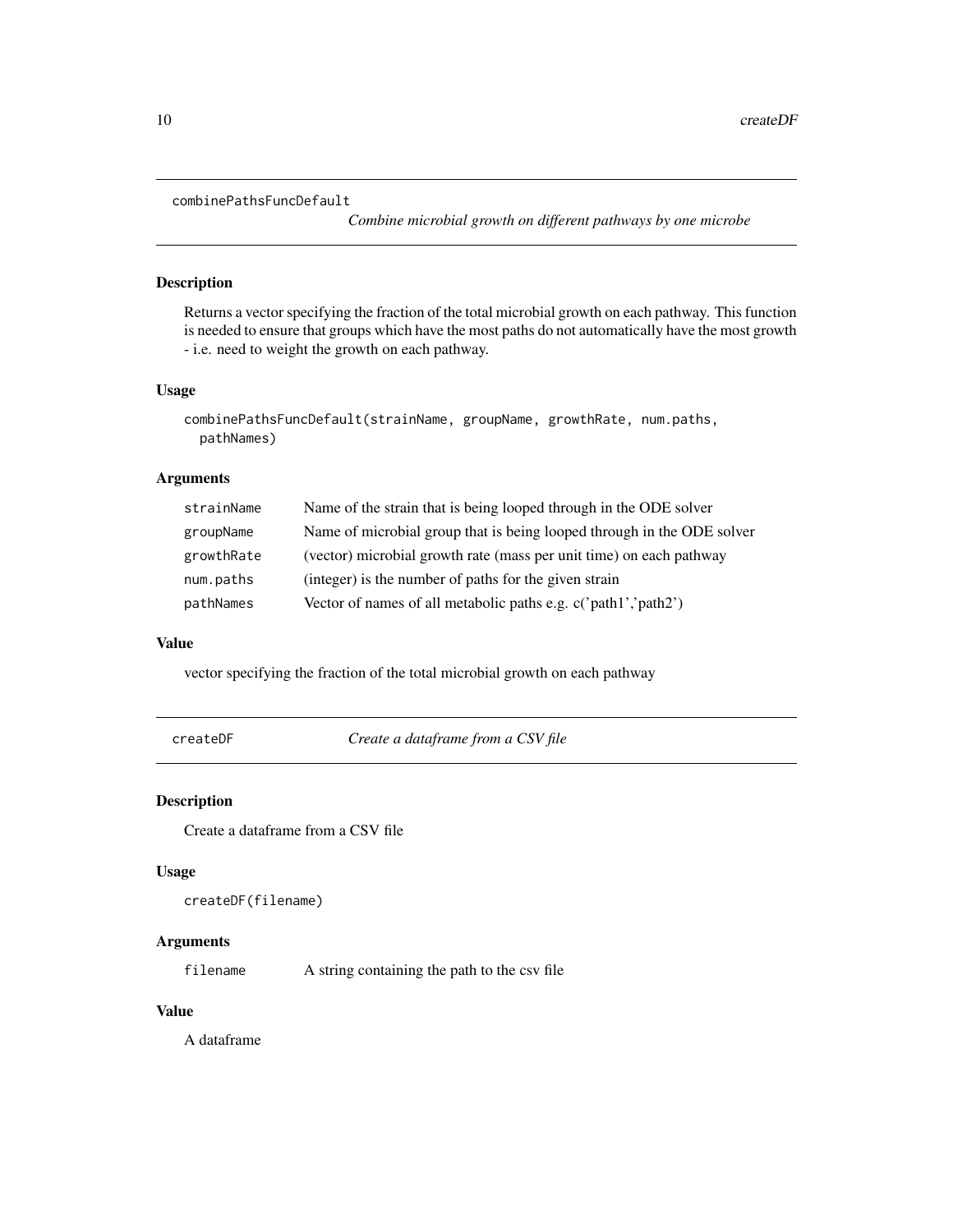<span id="page-10-0"></span>

Differential Equations called by ODE solver

### Usage

derivsDefault(t, y, parms)

### Arguments

|       | time                      |
|-------|---------------------------|
| - V   | vector of state variables |
| parms | list of parameters        |

entryRateFuncDefault *entry Rate Function*

### Description

Return the rate of entry to the system for any state variable

### Usage

```
entryRateFuncDefault(varName, varValue, stateVarValues, time, inflowRate,
 parms)
```
### Arguments

| varName    | (string) Name of state variable of interest (resource name or strain name) |
|------------|----------------------------------------------------------------------------|
| varValue   | (scalar) value of state variable of interest                               |
|            | stateVarValues (named vector) values of all state variables                |
| time       | (scalar) time                                                              |
| inflowRate | (named vector) on inflow rates (specified in SysInfo files)                |
| parms      | List containing all system parameters                                      |

### Value

(scalar) rate of entry (quantity per unit time) for any state variable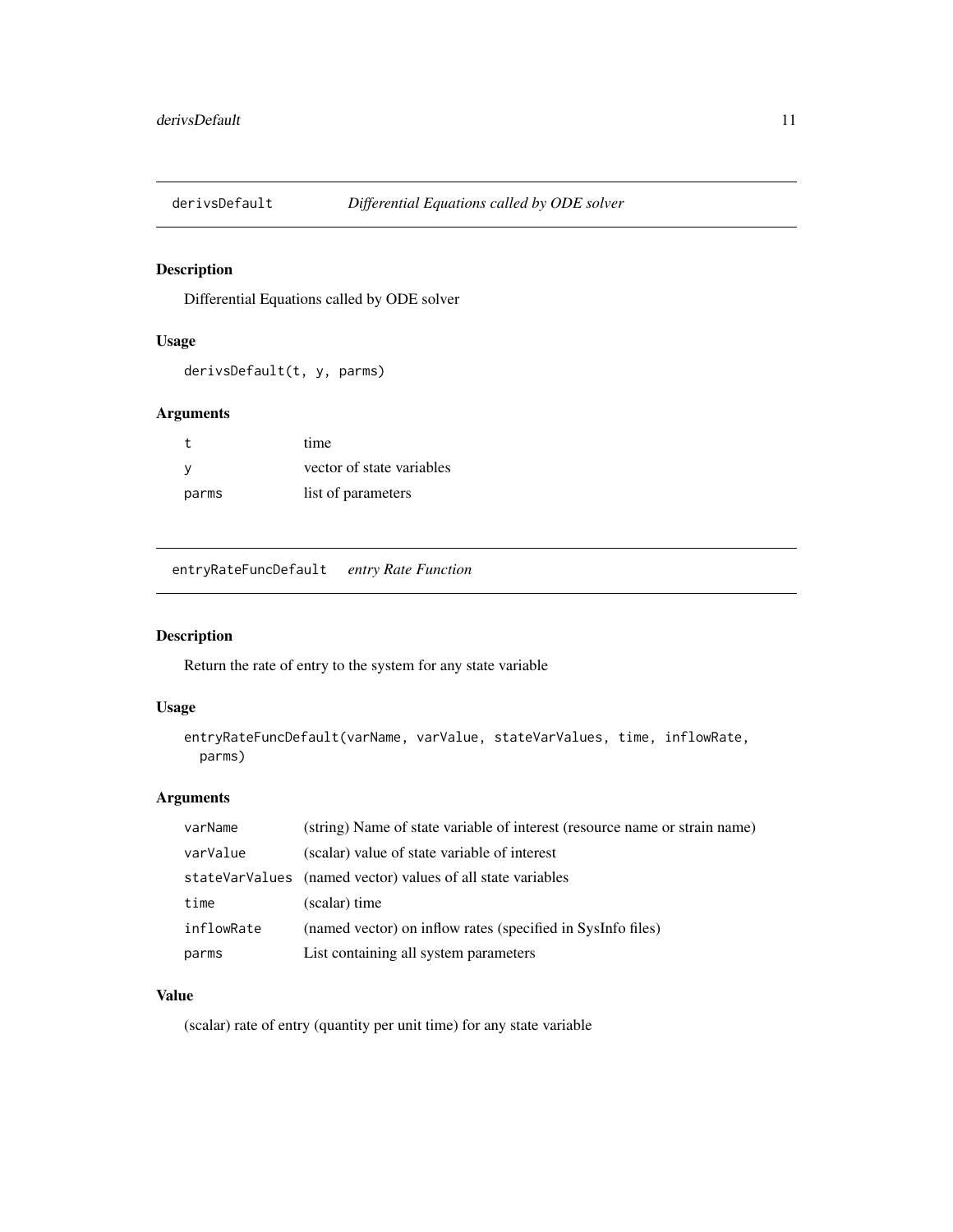<span id="page-11-0"></span>extraGrowthLimFuncDefault

*Extra Growth Limitation Function*

#### Description

Return the value of extraGrowthLim (number between 0 and 1)

### Usage

```
extraGrowthLimFuncDefault(strainName, groupName, pathName, stateVarValues,
  stateVarNames, time, parms)
```
### Arguments

| strainName    | Name of strain                                                        |
|---------------|-----------------------------------------------------------------------|
| groupName     | Name of group                                                         |
| pathName      | metabolic path name e.g. 'path1'                                      |
|               | stateVarValues values of all state variables at the current time step |
| stateVarNames | names of all state variables                                          |
| time          | time, t, in ODE solver                                                |
| parms         | list of all parameters                                                |

#### Value

(scalar) limitation on growth (between 0 and 1)

getAllResources *Makes vector of unique resource names*

### Description

Makes vector of unique resource names

### Usage

```
getAllResources(microbeNames)
```
### Arguments

microbeNames Vector of strings which contains the names of the microbial groups in the system e.g. c('Bacteroides','Acetogens')

### Value

vector of resource names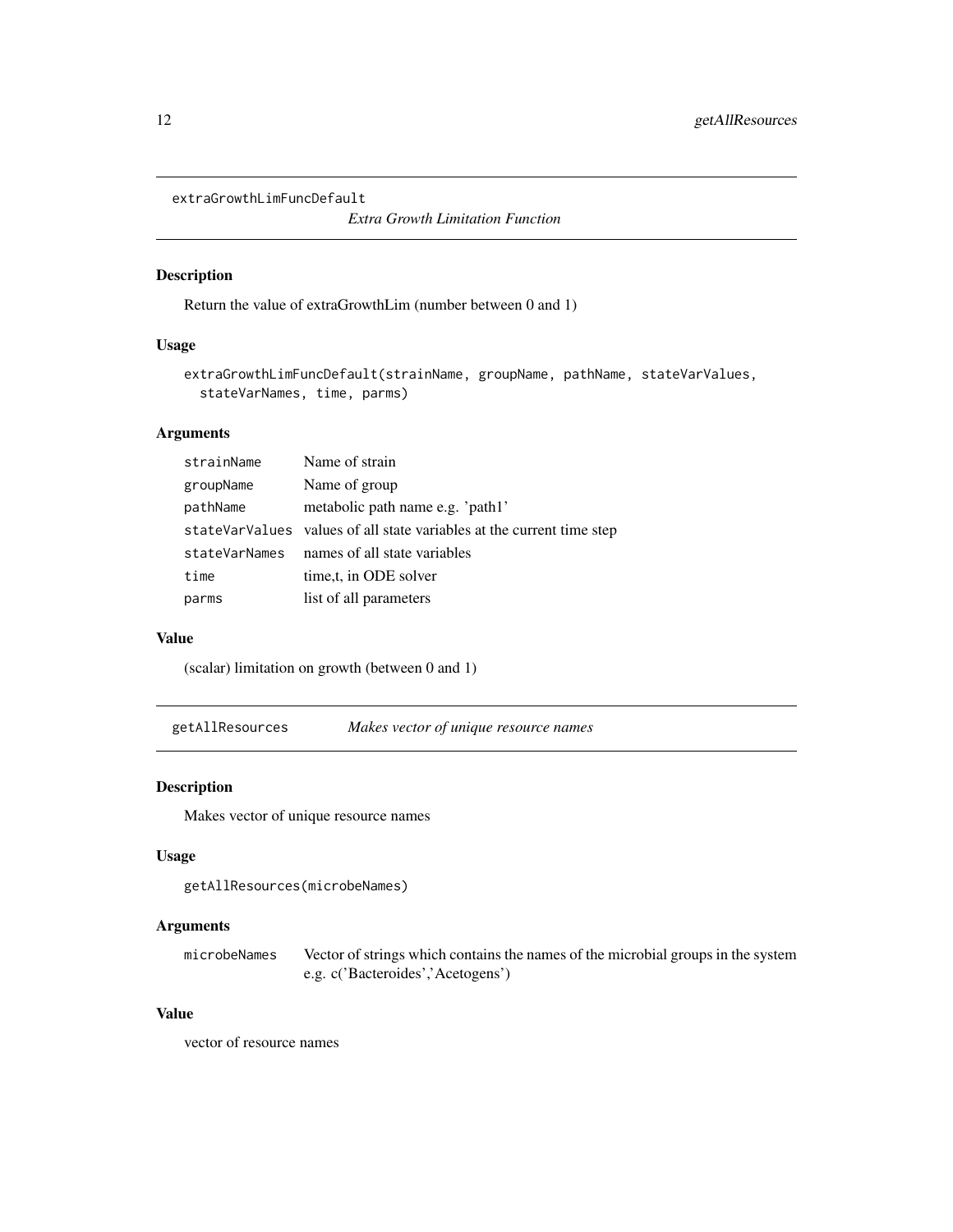<span id="page-12-0"></span>

Convert strain name to its group name e.g. 'Bacteroides.1' becomes 'Bacteroides'

### Usage

getGroupName(xname, microbeNames)

#### Arguments

| xname        | a string (may be strain name or something else) |
|--------------|-------------------------------------------------|
| microbeNames | vector of strings of microbial group names      |

#### Value

group name (string) if xname is a strain name. If xname is not a the name of a strain it will simply return xname unchanged.

| getKeyRes | Finds the name of the key resource for each path for each MFG |  |
|-----------|---------------------------------------------------------------|--|
|           |                                                               |  |

### Description

Finds the name of the key resource for each path for each MFG

#### Usage

getKeyRes(microbeNames, numPaths)

### Arguments

| microbeNames | Vector of strings which contains the names of the microbial groups in the system<br>e.g. c('Bacteroides','Acetogens') |
|--------------|-----------------------------------------------------------------------------------------------------------------------|
| numPaths     | Named vector. Number of paths for each microbial group. Names are microbe-<br><b>Names</b>                            |

### Value

list of vectors where the names are microbeNames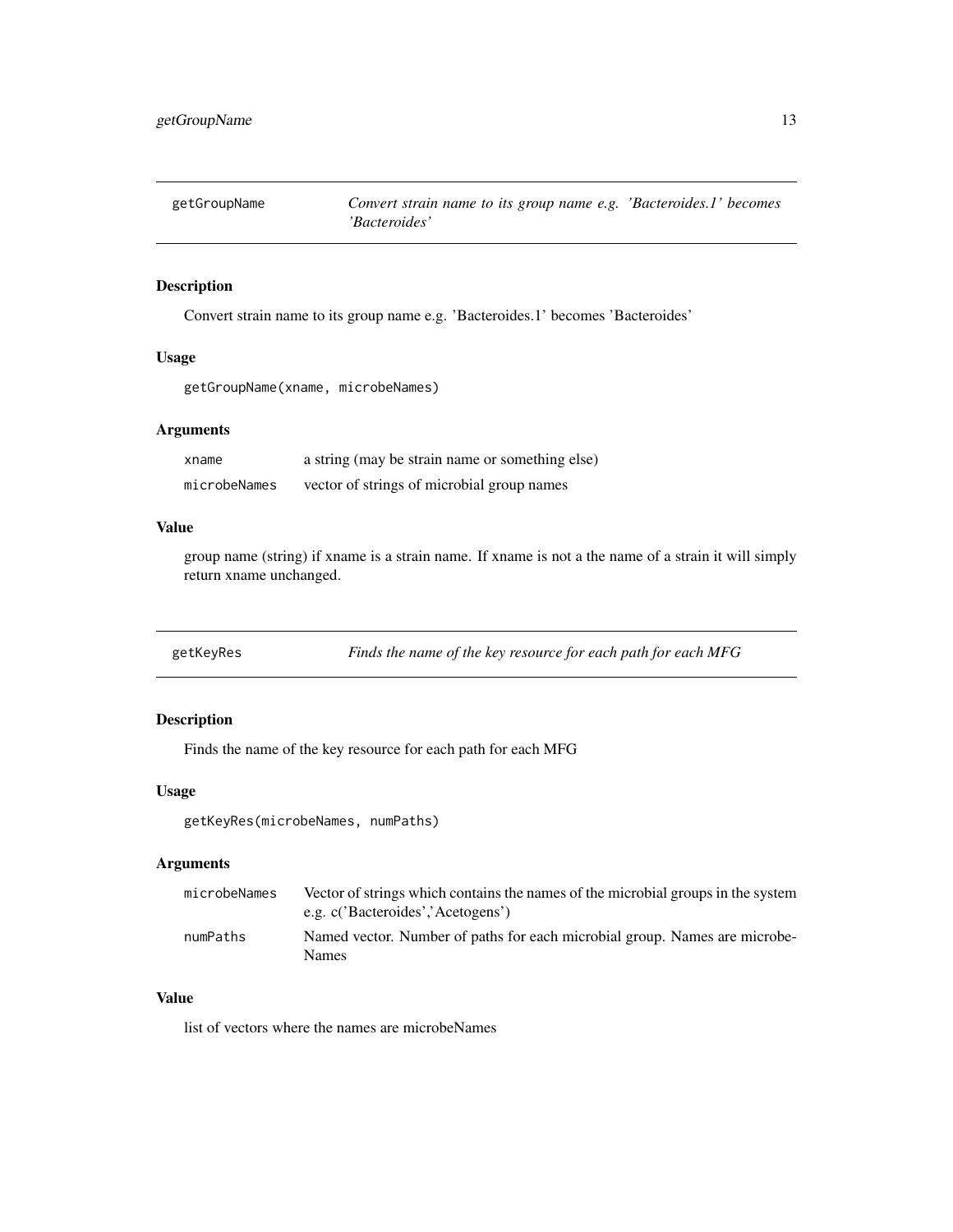<span id="page-13-0"></span>

obtains the none boosting fraction of growth for given MFG if there is a boosting resource

#### Usage

getNonBoostFrac(microbeNames, resourceNames, numPaths)

### Arguments

| microbeNames  | Vector of strings which contains the names of the microbial groups in the system<br>e.g. c('Bacteroides','Acetogens') |
|---------------|-----------------------------------------------------------------------------------------------------------------------|
| resourceNames | Vector of strings which contains the names of the resources in the system                                             |
| numPaths      | Named vector. Number of paths for each microbial group                                                                |

### Value

an array with format [group,resource,path]

| getNumPaths | get the number of metabolic pathways for the given group |  |
|-------------|----------------------------------------------------------|--|
|-------------|----------------------------------------------------------|--|

### Description

get the number of metabolic pathways for the given group

#### Usage

```
getNumPaths(microbeNames)
```
#### Arguments

microbeNames Vector of strings which contains the names of the microbial groups in the system e.g. c('Bacteroides','Acetogens')

### Value

a named vector of the number of paths for each group if numPathways is not in dataframe then it is set to 1.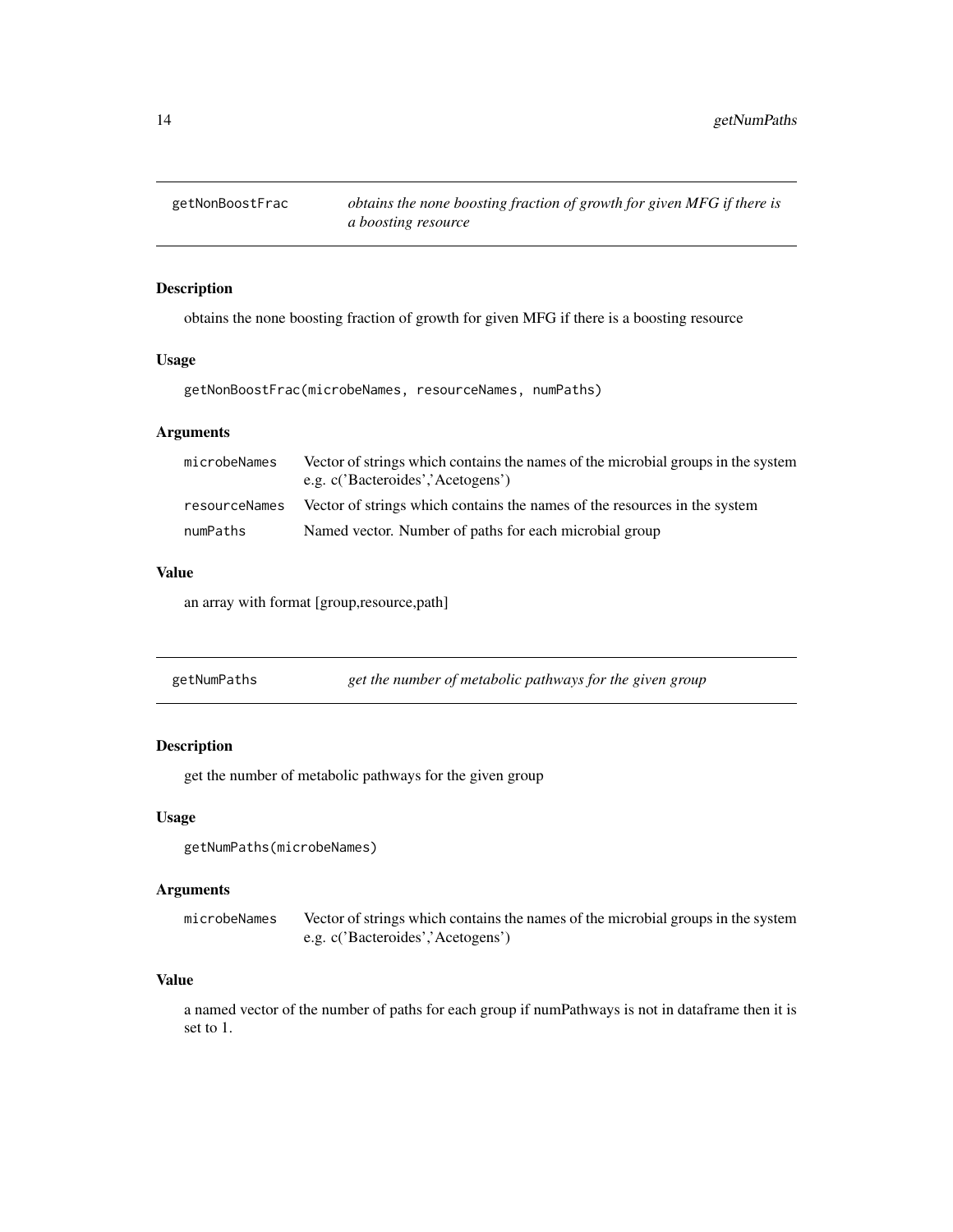<span id="page-14-0"></span>

Returns the values of the pH values of the limit function i.e. where the limit is  $c(0,1,1,0)$  Reads these in from the microbe group dataframes

#### Usage

getPHcorners(microbeNames, pHLimit)

#### Arguments

| microbeNames | (vector of strings). Names of microbes in the system |
|--------------|------------------------------------------------------|
| pHLimit      | (logical) Is microbial growth affected by pH?        |

#### Value

(matrix) values of the pH values of the limit function i.e. where the limit is  $c(0,1,1,0)$ . Row names are microbeNames

```
getStrainParamsFromFile
```
*get strain parameter values from a csv file*

### Description

get strain parameter values from a csv file

#### Usage

```
getStrainParamsFromFile(Pmats, strainPHcorners, strainOptions)
```
### Arguments

Pmats List of parameter matrices strainPHcorners Matrix of pH corners for each strain strainOptions List which is input to microPopModel

#### Value

(list) - first entry is new version of Pmats, second is new version of strainPHcorners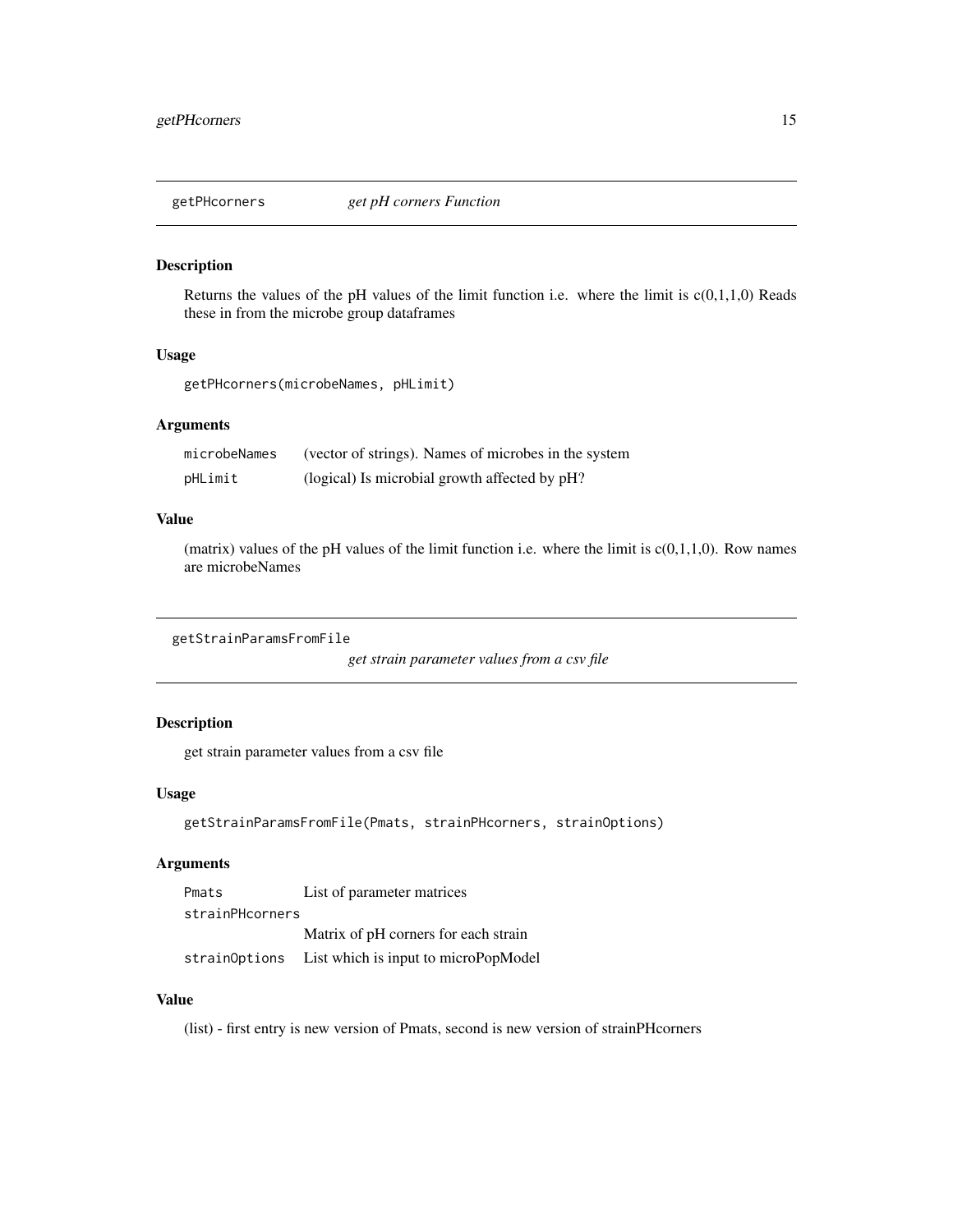<span id="page-15-0"></span>getStrainPHcorners *get stochastically generated pH corners for each strain*

### Description

Returns the values of the pH values of the limit function i.e. where the limit is  $c(0,1,1,0)$  Reads these in from the microbe group dataframes

#### Usage

```
getStrainPHcorners(microbeNames, allStrainNames, numStrains, pHcorners,
 pHLimit, strainOptions, oneStrainRandomParams)
```
### Arguments

| microbeNames          | (vector of strings). Names of microbes in the system |
|-----------------------|------------------------------------------------------|
|                       | allStrainNames (vector of strings)                   |
| numStrains            | Integer                                              |
| pHcorners             | vector of 4 scalars defining the pH lim func         |
| pHLimit               | (logical) Is microbial growth affected by pH?        |
| strainOptions         | list from microPopModel inputs                       |
| oneStrainRandomParams |                                                      |
|                       | logical from microPopModel inputs                    |

#### Value

(matrix) values of the pH values of the limit function i.e. where the limit is  $c(0,1,1,0)$  for each strain

| getValues | get system quantity (e.g. startValue, inflowRate, washOut) for all state |
|-----------|--------------------------------------------------------------------------|
|           | variables (convention is that microbes are before resources)             |

### Description

get system quantity (e.g. startValue, inflowRate, washOut) for all state variables (convention is that microbes are before resources)

#### Usage

```
getValues(sysInfoMicrobes, sysInfoRes, stateVarNames, quantity,
  strainNames, microbeNames, resourceNames, numStrains)
```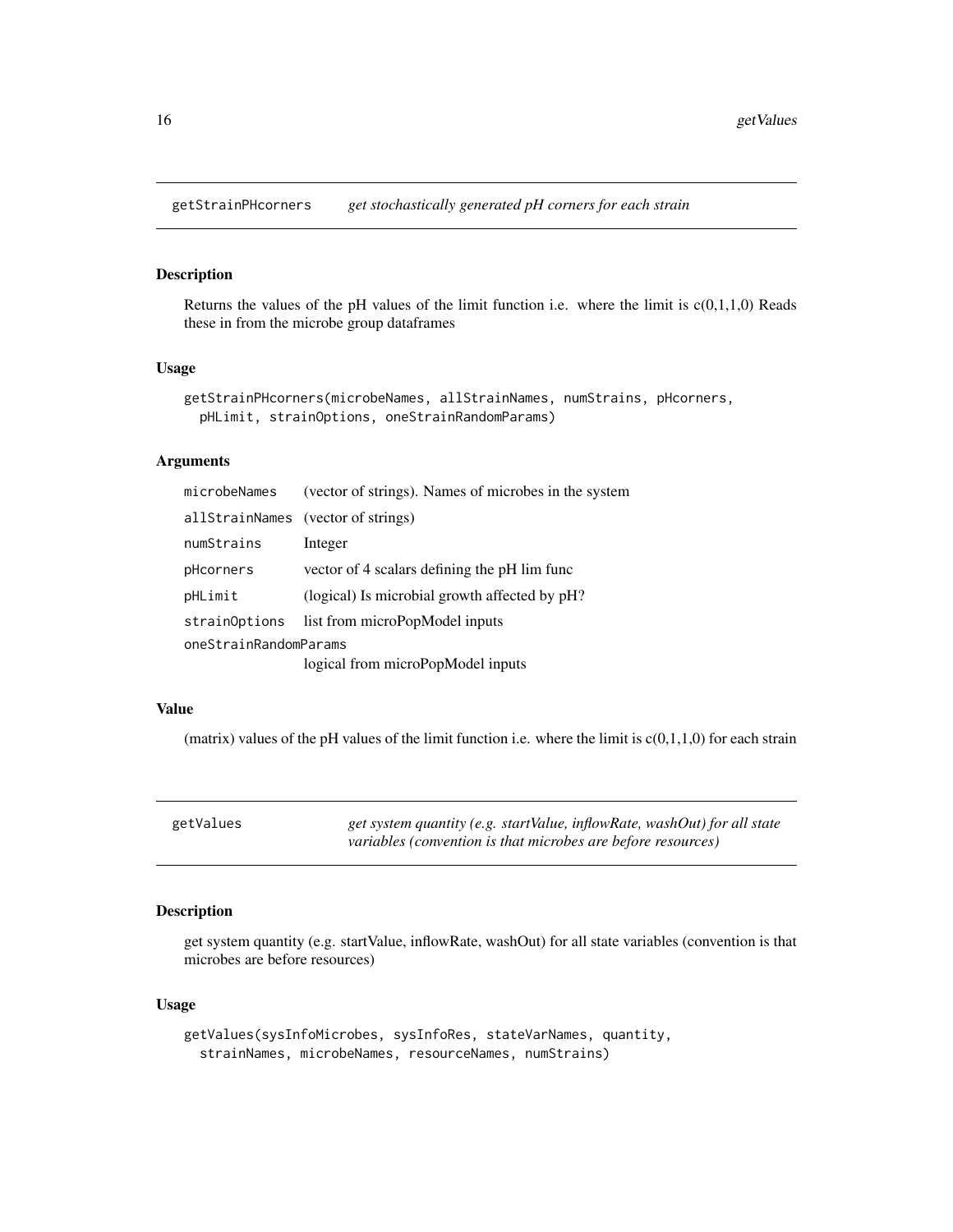#### <span id="page-16-0"></span>Arguments

| sysInfoMicrobes |                                                                                                                       |
|-----------------|-----------------------------------------------------------------------------------------------------------------------|
|                 | sys info dataframe for microbes                                                                                       |
| sysInfoRes      | sys info dataframe for resources                                                                                      |
| stateVarNames   | Vector of names of all the state variables                                                                            |
| quantity        | String. Name of quantity to get value for e.g. 'startValue'                                                           |
| strainNames     | Vector of strings of strain names                                                                                     |
| microbeNames    | Vector of strings which contains the names of the microbial groups in the system<br>e.g. c('Bacteroides','Acetogens') |
| resourceNames   | Vector of strings which contains the names of the resources in the system                                             |
| numStrains      | Integer. Number of strains per group                                                                                  |
|                 |                                                                                                                       |

growthLimFuncDefault *growth rate limitation function*

### Description

Returns the value of growthLim (must lie in interval [0,1] i.e. unitless) of strainName on varName which is used to scale the maximum growth rate Contains two options - one for essential resources and one for substitutable resources (based on Ballyk and Wolkowicz, 1993)

### Usage

```
growthLimFuncDefault(strainName, groupName, pathName, varName,
  resourceValues, allSubType, strainHalfSat, stateVarValues)
```
#### Arguments

| strainName    | Name of the strain that is being looped through in the ODE solver                                                                                                                                                                                                                         |
|---------------|-------------------------------------------------------------------------------------------------------------------------------------------------------------------------------------------------------------------------------------------------------------------------------------------|
| groupName     | Name of microbial group that is being looped through in the ODE solver                                                                                                                                                                                                                    |
| pathName      | Name of metabolic path (e.g. path) that is being looped through in the ODE<br>solver                                                                                                                                                                                                      |
| varName       | (string) Name of variable (resource) of interest                                                                                                                                                                                                                                          |
|               | resource Values State vector of resources (with names)                                                                                                                                                                                                                                    |
| allSubType    | Vector of strings (with names corresponding to the resourceNames) which de-<br>scribes the type of each resource ('Rtype') - Rtypes are S (substitutable re-<br>source), Se (essential resource), Sb (booster resource), Sm (microbial resource),<br>P (product) and Pb (biomass product) |
| strainHalfSat | Vector (with names corresponding to the resource Names) of half-saturation con-<br>stants for the given strain. If resource is not a substrate for the given strain, the<br>value is NA                                                                                                   |
|               | stateVarValues State vector (resources and microbes) (with names)                                                                                                                                                                                                                         |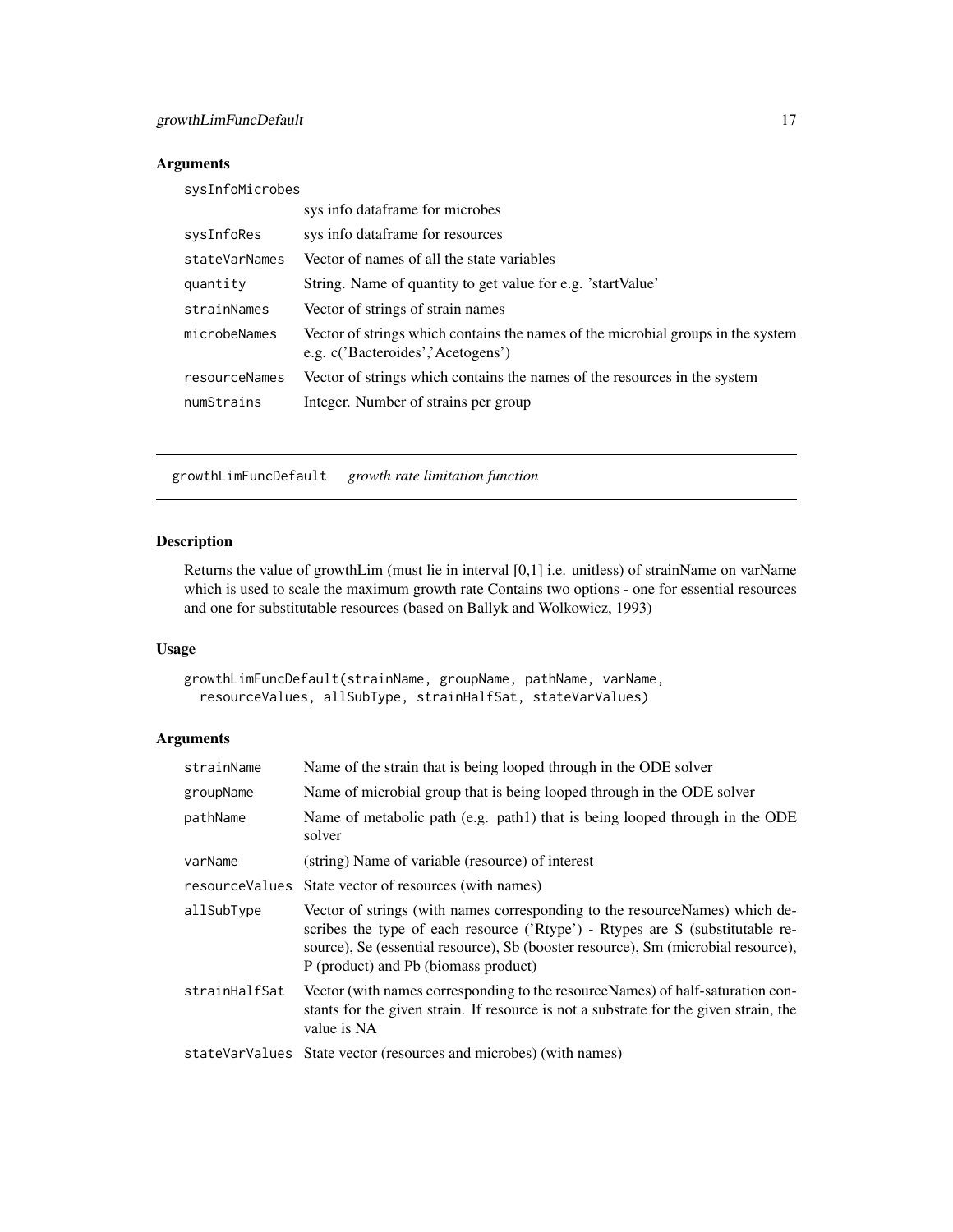### <span id="page-17-0"></span>Value

scalar giving limitation on growth rate - must be  $\geq 0$  and  $\leq 1$ 

LactateProducers *LactateProducers dataframe*

#### Description

Table of information describing the behaviour of the microbial functional group. See help(MFG) or ?MFG for explanation of the contents of the microbial functional groups dataframes

#### Usage

LactateProducers

### Format

dataframe

### See Also

MFG

| makeInflowFromSoln | Used for running microPop with multiple compartments Takes the so-<br>lution (state of system) from the previous compartment (out\$solution) |
|--------------------|----------------------------------------------------------------------------------------------------------------------------------------------|
|                    | and then finds the washout rate of each state variable using removal-<br>RateFunc to find the inflow rate to the next downstream compartment |

### Description

Used for running microPop with multiple compartments Takes the solution (state of system) from the previous compartment (out\$solution) and then finds the washout rate of each state variable using removalRateFunc to find the inflow rate to the next downstream compartment

#### Usage

```
makeInflowFromSoln(out)
```
#### Arguments

out output from microPopModel()

### Value

matrix of flow rates (conc/time) with named columns (the same as out\$solution)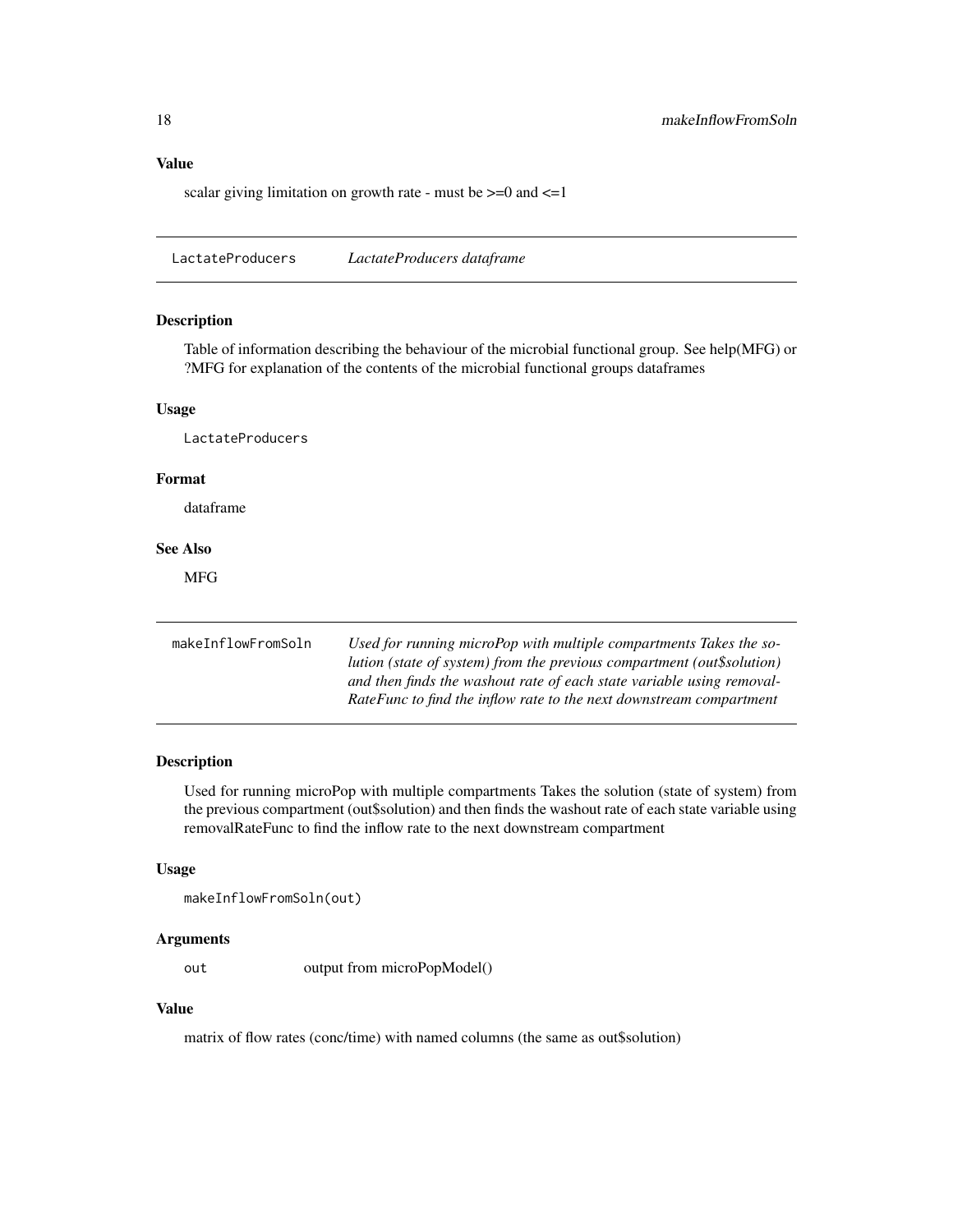<span id="page-18-0"></span>massBalanceFuncDefault

*mass balance Function*

### Description

Doesn't return anything but prints to screen if mass does not balance after the equations for biological growth have been derived This is only run if checkMassConv is TRUE

#### Usage

```
massBalanceFuncDefault(uptake, production, growthRate, balanceTol,
  strainName)
```
#### Arguments

| uptake     | Matrix (with names) where columns are resources and rows are pathways, giving<br>uptake rate (mass/time) of given strain     |
|------------|------------------------------------------------------------------------------------------------------------------------------|
| production | Matrix (with names) where columns are resources and rows are pathways, giving<br>production rate (mass/time) of given strain |
| growthRate | (vector) microbial growth rate (mass per unit time) for one strain on each metabolic<br>pathway                              |
| balanceTol | (scalar) Defined in microPopModel input list checkingOptions                                                                 |
| strainName | (string) Name of strain in ODE solver loop                                                                                   |

Methanogens *Methanogens dataframe*

#### Description

Table of information describing the behaviour of the microbial functional group. See help(MFG) or ?MFG for explanation of the contents of the microbial functional groups dataframes

### Usage

Methanogens

### Format

dataframe

#### See Also

MFG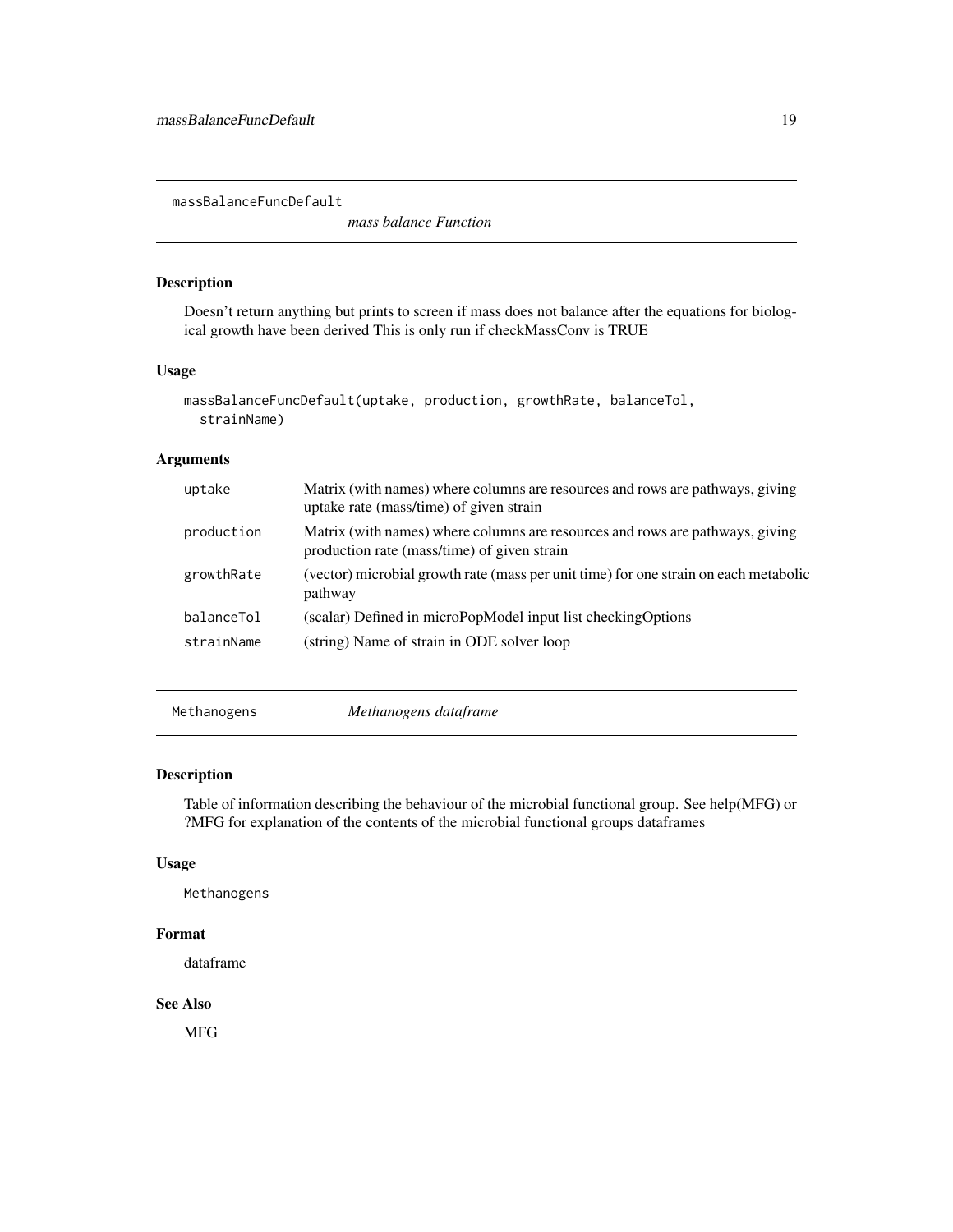<span id="page-19-0"></span>This is a generic description of the dataframes describing the pathways and parameters of each microbial functional group. Each resource (substrate, metabolic product or biomass (if microbial production is included in the chemical stoichiometry)) has a column. The first column can be used for describing the units of each parameter. This is optional and just for clarity - it is not used within microPop (note, the units column must be labelled 'units' and it can not contain NAs). The row names and their details are given below:

- Rtype Describes the type of resource. Can be S (substitutable substrate), Se (essential substrate), Sb (boosting substrate), Sm (microbial substrate), Sw (water as a substrate), P (product), Pb (biomass product) or X (not used)
- halfSat Half-saturation constant for Monod Equation growth. Units must match the units of the resources. Resources that aren't used for growth will have entry NA.
- yield This is the biomass yield i.e. mass of microbes/mass of substrate consumed. Note this is NOT a mol/mol yield! Resources that aren't used for growth will have entry NA.
- maxGrowthRate Maximum growth rate of the group. Units are per unit time where time has the same units as those used for the microPopModel input arguments 'times'. Resources that aren't used for growth must have entry NA.
- stoichiom The chemical stoichiometry in moles of each resource (note that this may also include biomass (see Xsu)).
- keyResource If the stoichiometry is specified and all resources are essential then stoichiom will be used to determine rates of production and uptake and now 'yield' is the biomass produced per gram of the key resource specified here.
- pHcorners Specified using 4 values in the first 4 columns. The pH limitation on growth is described by a trapezium. For increasing pH values the limitation goes from 0,1,1,0 at the points specified by the pHcorners.
- numPathways The number of metabolic pathways the group has. If this is greater than 1 see details below for naming conventions.

#### Usage

MFG

#### Format

A dataframe with the row names in the itemised list below and a column for units (optional) and for each resource required by the microbial group.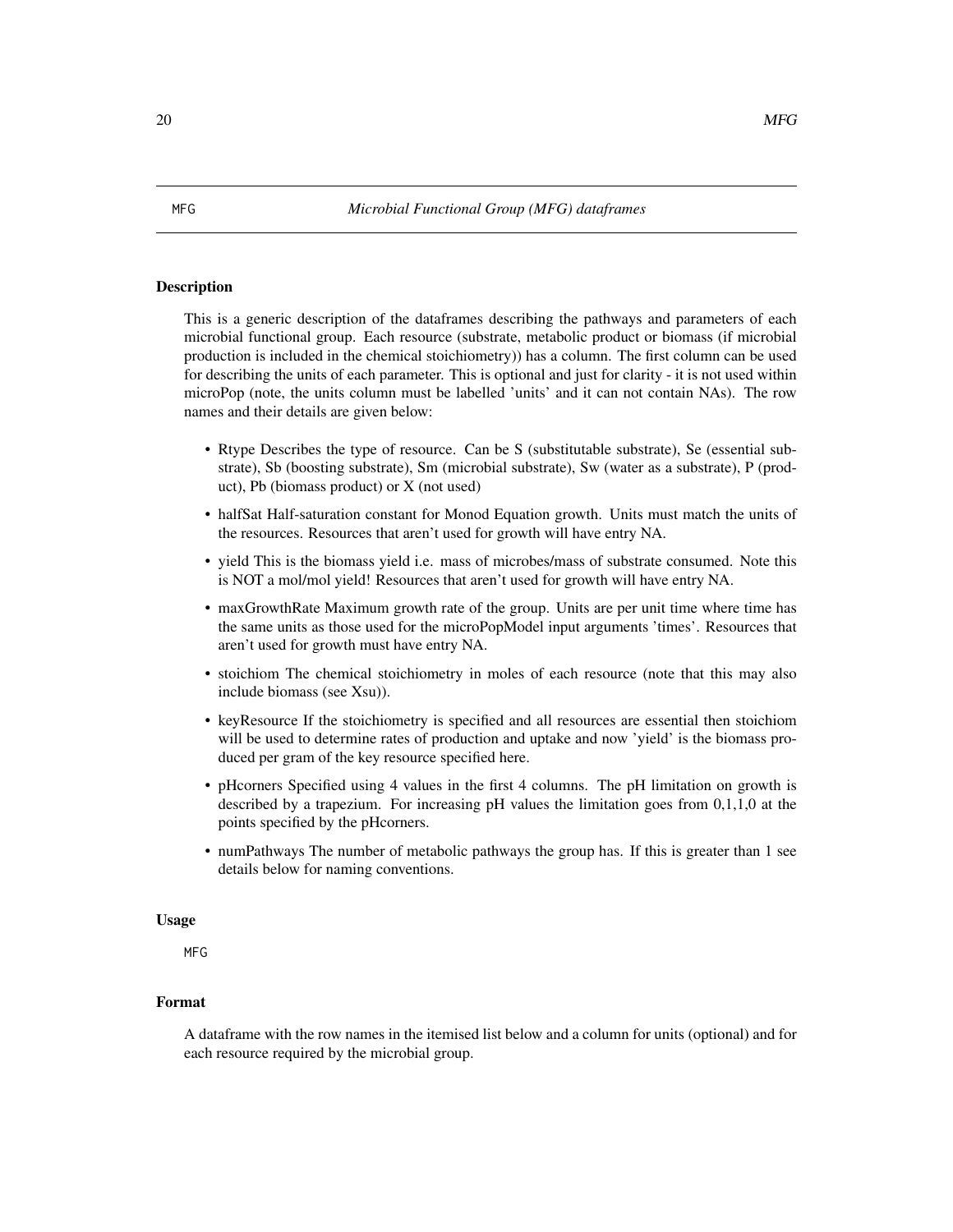#### <span id="page-20-0"></span>microbeSysInfo 21

#### Details

If there is more than one pathway the row names are as above but followed by .2 for second pathway, .3 for third pathway and so on. E.g. halfSat.2, yield.2

Note, when constructing new dataframes for new microbial functional groups (MFGs), the order of the rows does not matter but the names of the rows must be the same as those above. Also, the order of the resources columns does not matter (although if there is a 'units' column it must be the first column). The resources may be different for each MFG (e.g. See Bacteroides and Xsu).

When the user tells microPop which groups to use via the microbeNames input argument, the package will determine the names of all the resources and MFGs in the system and then check they are also in the system information files.

Note that the optional units column can not contain NAs. For entries without units put 'none'.

microbeSysInfo *microbeSysInfo*

#### **Description**

Data frame describing the system information for the microbial state variables

#### Usage

microbeSysInfo

#### Format

A dataframe with the row names in the itemised list below and a column for units (optional) and for each microbial functional group (MFG) in the system to be simulated.

#### Details

Each MFG has a column. The first column can be used for describing the units of each variable. This is optional and just for clarity - it is not used within microPop (note, the units column must be labelled 'units'). The data frame must contain the following rows:

- startValue The value of each MFG at the start time of the simulation (e.g. units are g/l)
- inflowRate The value of the rate of inflow of each MFG (e.g. units are g/l/d)
- washOut The specific washout rate of each MFG (e.g. units are /d)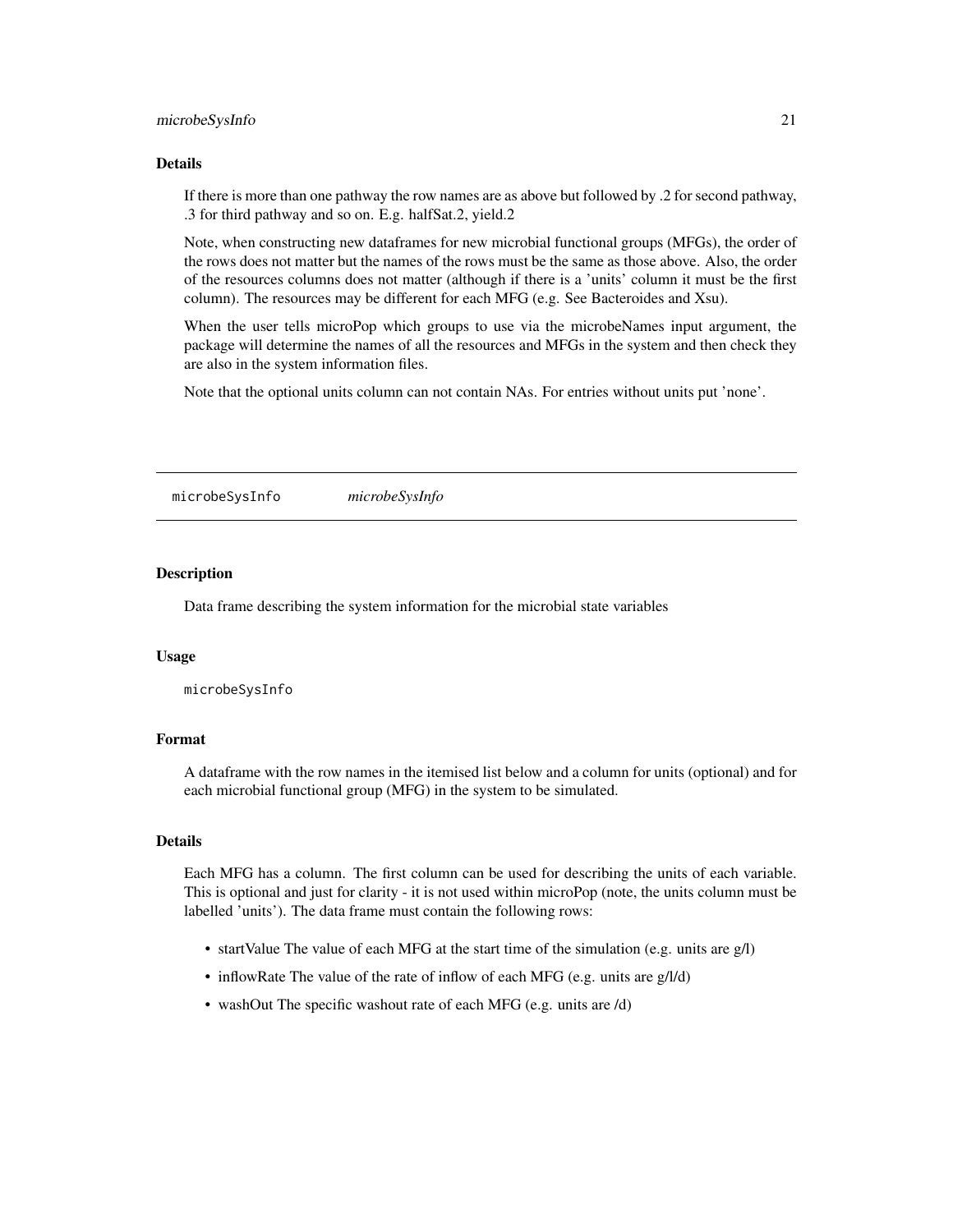<span id="page-21-0"></span>microbeSysInfoHuman *microbeSysInfoHuman dataframe*

### Description

Table of information describing the inflows, outflows, start values of each microbial group for the R script microPop/inst/DemoFiles/human\*.R See help(microbeSysInfo) or for an explanation of the contents

#### Usage

microbeSysInfoHuman

#### Format

dataframe

### See Also

microbeSysInfo

microbeSysInfoRumen *microbeSysInfoRumen dataframe*

### Description

Table of information describing the inflows, outflows, start values of each microbial group for the R script microPop/inst/DemoFiles/rumen.R See help(microbeSysInfo) or for an explanation of the contents

### Usage

```
microbeSysInfoRumen
```
#### Format

dataframe

#### See Also

microbeSysInfo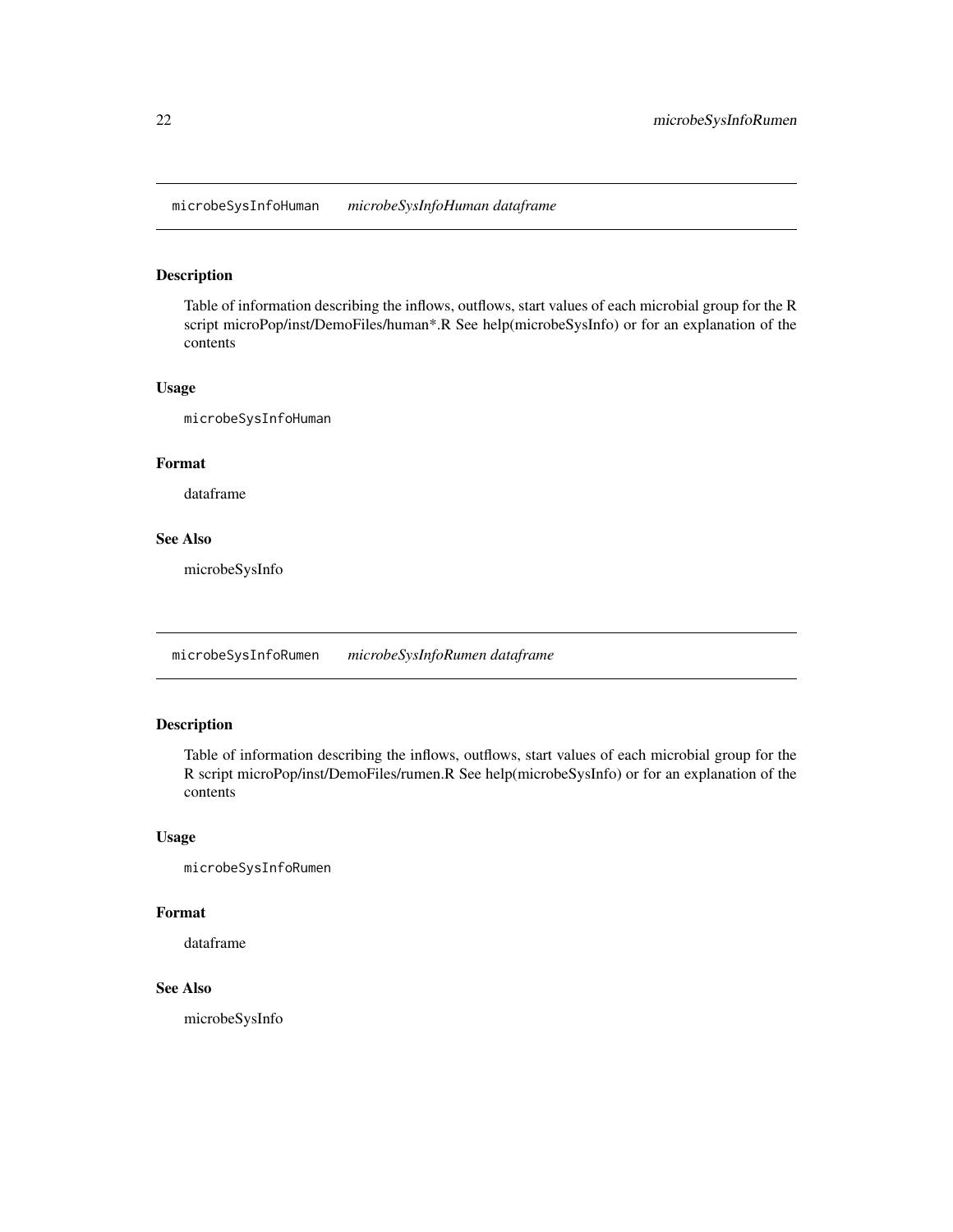<span id="page-22-0"></span>microPopModel *microPopModel*

### Description

Runs the microbial population model

### Usage

```
microPopModel(microbeNames, times, resourceSysInfo, microbeSysInfo,
  rateFuncs = rateFuncsDefault, odeFunc = derivsDefault,
 numStrains = 1, oneStrainRandomParams = FALSE, pHLimit = FALSE,
 pHVal = NA, plotOptions = list(), odeOptions = list(),
  strainOptions = list(), checkingOptions = list(),
 microbeMolarMass = 113, bacCutOff = 1e-14)
```
### Arguments

| microbeNames          | Vector of strings which contains the names of the microbial groups in the system<br>e.g. c('Bacteroides','Acetogens'). A dataframe for each of the same name must<br>also exist in the workspace.                                                                                                                                                                                                                                              |
|-----------------------|------------------------------------------------------------------------------------------------------------------------------------------------------------------------------------------------------------------------------------------------------------------------------------------------------------------------------------------------------------------------------------------------------------------------------------------------|
| times                 | Vector of times at which the solution is required, e.g. $seq(0,10,0.1)$                                                                                                                                                                                                                                                                                                                                                                        |
| resourceSysInfo       |                                                                                                                                                                                                                                                                                                                                                                                                                                                |
|                       | String giving the name of a csv file or a dataframe object, which describes the<br>initial conditions, inflow and outflow (if constant) and molar mass of each re-<br>source. See help(resourceSysInfo) for more info.                                                                                                                                                                                                                         |
| microbeSysInfo        | String giving the name of a csv file (e.g. 'systemInfoMicrobes.csv') or a dataframe<br>object, which describes the initial conditions, inflow and outflow (if constant) of<br>each microbial group. See help(microbeSysInfo) for more info.                                                                                                                                                                                                    |
| rateFuncs             | A list of functions which are used to solve the ODEs in odeFunc. Default is<br>rateFuncsDefault.R (provided in the package). See ?rateFuncs                                                                                                                                                                                                                                                                                                    |
| odeFunc               | The function the ODE solver will use - the default is derivsDefault provided<br>by the package but if the user wants to make significant changes a new ODE<br>function file can be used. See ?derivsDefault                                                                                                                                                                                                                                    |
| numStrains            | Integer stating the number of strains in each microbial group (same for all<br>groups). Default is 1.                                                                                                                                                                                                                                                                                                                                          |
| oneStrainRandomParams |                                                                                                                                                                                                                                                                                                                                                                                                                                                |
|                       | Logical to allow randomization of parameters even if there is only one strain.<br>The default is FALSE which means that if numStrains=1 then the group params<br>are used; if numStrains>1 then the parameters are automatically randomised<br>according to info given in strainOptions. If oneStrainRandomParams=TRUE<br>then even if there is only one strain its parameters will be randomised according<br>to info given in strainOptions. |
| pHLimit               | TRUE if pH limits microbial growth rates. Default is FALSE. If TRUE then<br>rateFuncs\$pHLimFunc is called.                                                                                                                                                                                                                                                                                                                                    |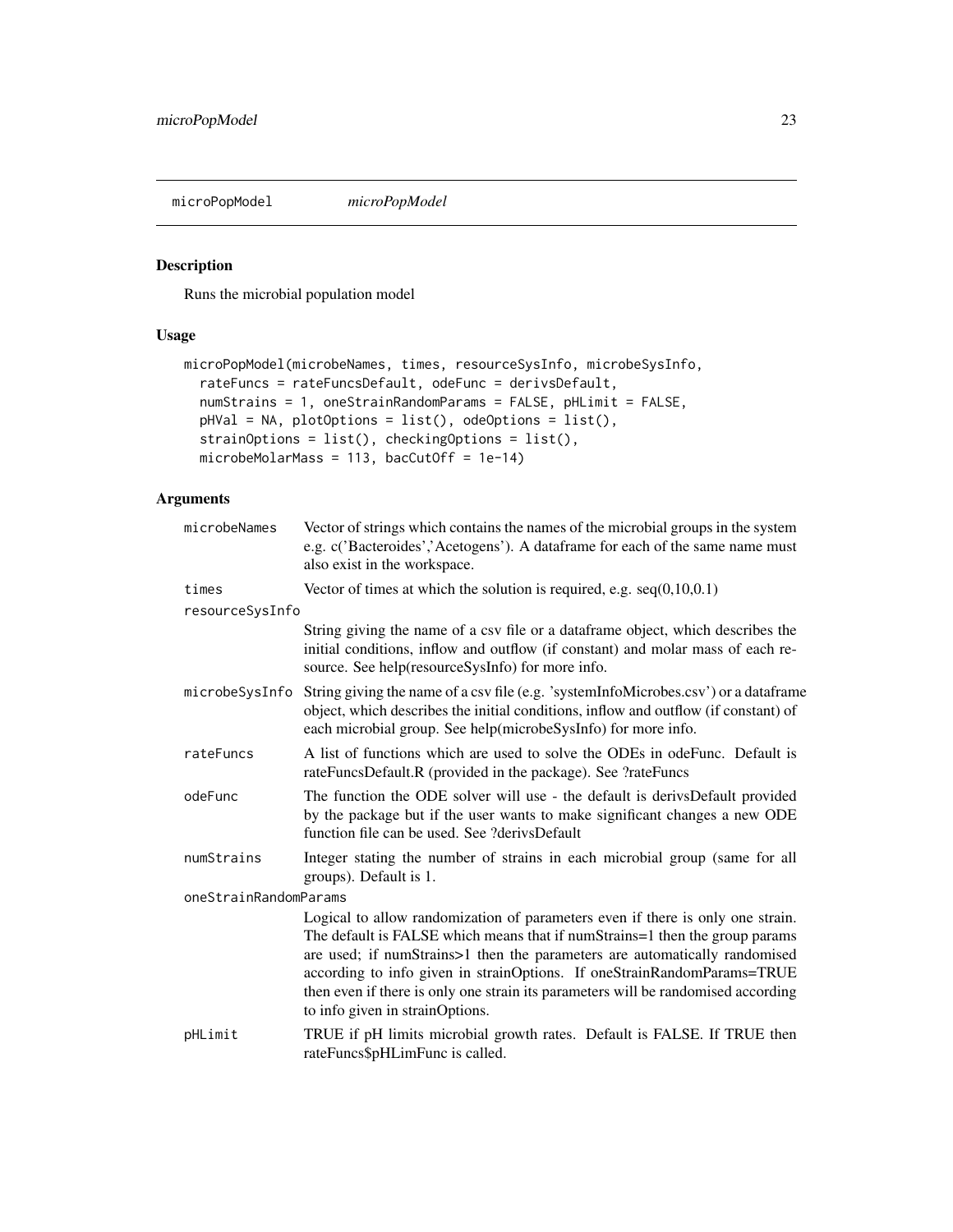| pHVal           | Scalar. If the pH value is fixed it can be specified here and this is then used in<br>the default rateFuncs\$pHFunc function.                                                                                                                                                                                                                                                                                                                                                                                                                                                                                                                      |
|-----------------|----------------------------------------------------------------------------------------------------------------------------------------------------------------------------------------------------------------------------------------------------------------------------------------------------------------------------------------------------------------------------------------------------------------------------------------------------------------------------------------------------------------------------------------------------------------------------------------------------------------------------------------------------|
| plot0ptions     | List containing instructions for plotting: Default is list(plotFig=TRUE, sumOver-<br>Strains=FALSE, saveFig=FALSE, figType='eps', figName='microPopFig', yLa-<br>bel='Concentration (g/L)', xLabel='Time').<br>To turn off plot generation set plotFig=FALSE. If there are multiple strains these<br>are all plotted if sumOverStrains=FALSE, otherwise they will be summed over<br>each group. To save plot, saveFig=TRUE, figType (format) can be 'eps','png',<br>'pdf' or 'tiff' and is specified in figType (string), the name is figName (string)<br>to which the string 'Microbes' or 'Resources' will be added for the respective<br>plots. |
| odeOptions      | List containing instructions for the ODE solver ('deSolve'). Default: list('atol'=1e-<br>$6$ , rtol'=1e-6, 'method'='lsoda'). See ?ode for more details.                                                                                                                                                                                                                                                                                                                                                                                                                                                                                           |
| strainOptions   | List containing instructions for specifying strain parameters. Default: list (random Params=c('halfSat',<br>'yield', 'maxGrowthRate', 'pHtrait'), seed=1, distribution='uniform', percent-<br>TraitRange=0, maxPHshift=0., applyTradeOffs=FALSE, tradeOffParams=NULL,<br>paramsSpecified=FALSE, paramDataName=NULL).                                                                                                                                                                                                                                                                                                                               |
|                 | • randomParams (vector) specifying which parameters need to be stochasti-<br>cally generated.                                                                                                                                                                                                                                                                                                                                                                                                                                                                                                                                                      |
|                 | • seed (number) seed for random number generator.                                                                                                                                                                                                                                                                                                                                                                                                                                                                                                                                                                                                  |
|                 | • distribution (string) - either 'uniform' or 'normal' specifying the shape of<br>the distribution from which to draw the random strain parameters.                                                                                                                                                                                                                                                                                                                                                                                                                                                                                                |
|                 | • percentTraitRange (number) this is the percentage either side of the group<br>parameter value which the strain parameter may range e.g. if percent-<br>TraitRange=10 then range is $0.9x$ to $1.1x$ for group mean x.                                                                                                                                                                                                                                                                                                                                                                                                                            |
|                 | • maxPHshift (number) pH units to range over.                                                                                                                                                                                                                                                                                                                                                                                                                                                                                                                                                                                                      |
|                 | • applyTradeOffs (logical) to trade off 'good' and 'bad' parameter values.                                                                                                                                                                                                                                                                                                                                                                                                                                                                                                                                                                         |
|                 | • tradeOffParams (vector of two strings) - parameters to trade off against each<br>other. Note that pHtrait can not be traded off as whether this trait is good or<br>bad depends on the environmental pH.                                                                                                                                                                                                                                                                                                                                                                                                                                         |
|                 | • paramsSpecified (logical) TRUE if strain parameters are read in from a file<br>(whose name is specified in paramDataName). The file must have col-<br>names c(strainName, paramName, paramVal, paramUnit, resource,path)<br>and where strainName is in format 'groupName.i' where i is the strain num-<br>ber.                                                                                                                                                                                                                                                                                                                                   |
| checkingOptions |                                                                                                                                                                                                                                                                                                                                                                                                                                                                                                                                                                                                                                                    |
|                 | (List) Default is list(checkMassConv=FALSE, balanceTol=1e-2, reBalanceSto-<br>ichiom=FALSE, stoiTol=0.1, checkForNegs=TRUE, negTol=-1e-2).                                                                                                                                                                                                                                                                                                                                                                                                                                                                                                         |
|                 | • checkMassConv=TRUE checks for mass conservation in the ODE solver<br>with a tolerance of 'balanceTol' (default is FALSE).                                                                                                                                                                                                                                                                                                                                                                                                                                                                                                                        |
|                 | • reBalanceStoichiom will check the mass balance of the stoichiometries on<br>every metabolic path and rebalance if these are not conserving mass within<br>a tolerance of stoiTol (a warning message will be issued). Rebalancing will<br>only affect the final solution if the pathway contains only essential resources<br>(Rtype 'Se') and microbial biomass is a product (Rtype 'Pb').                                                                                                                                                                                                                                                        |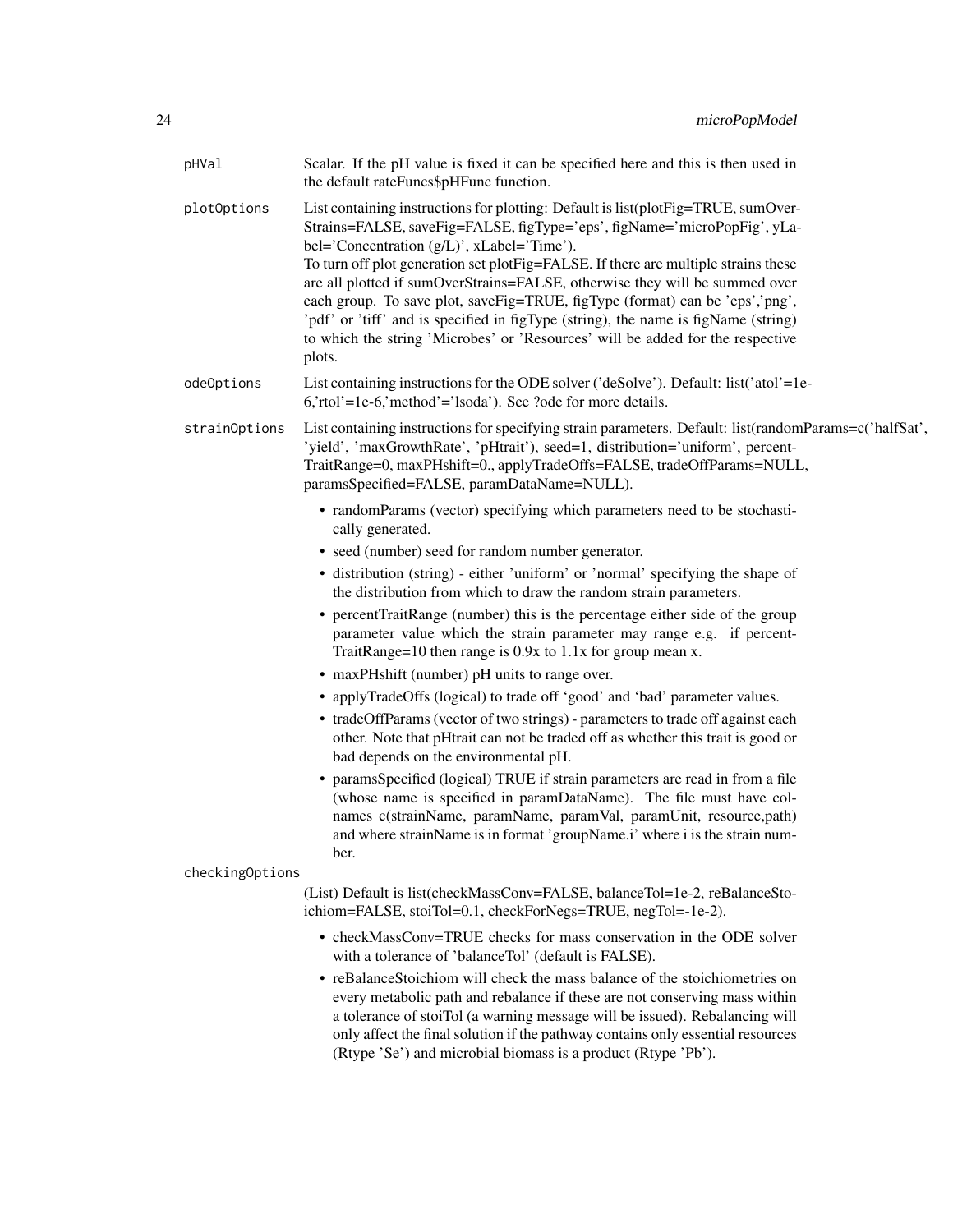|                  | • checkForNegs If TRUE the function checkSolution is called and the solu-               |  |
|------------------|-----------------------------------------------------------------------------------------|--|
|                  | tion for each variable, x, is checked for negative values that are greater in           |  |
|                  | magnitude than $negTol*max(x)$ . If negative values occur then the solution             |  |
|                  | is incorect and either the problem is incorrectly specified or the tolerances           |  |
|                  | in the ODE solver need to be smaller.                                                   |  |
| microbeMolarMass |                                                                                         |  |
|                  | Scalar. Mass of 1 mole of microbes - default is 113g/mol (Batstone et al., 2002)        |  |
| bacCutOff        | Scalar. Amount of bacteria below which the bacteria are considered to have left         |  |
|                  | the system and can't grow, default $=1e-14$ . If this is set to zero then bacteria will |  |
|                  | always be able to grow again as zero is never reached.                                  |  |

#### Value

The output is a list containing a matrix called 'solution' where rows are points in time and the columns are the state variables, and another list called parms which contains all the information needed to run the model. Within parms there are a number of other lists (e.g. Pmats for parameter values and Smats for system settings etc - try names(out\$parms)).

#### Examples

```
#simplest example - define one microbial group (Archea) with 4 resources and
#simulate growth over 50 days
#make microbial group data frame:
MFG=matrix(NA,ncol=4,nrow=6,dimnames=list(c('Rtype','halfSat','yield',
'maxGrowthRate','stoichiom','keyResource'),c('H2','CO2','CH4','H2O')))
MFG['Rtype',]=c('Se','Se','P','P')
MFG['halfSat',c('H2','CO2')]=1e-6
MFG['yield','H2']=0.2
MFG['maxGrowthRate','H2']=2
MFG['keyResource',1]='H2'
MFG['stoichiom',]=c(4,1,1,2)
Archea=data.frame(MFG,stringsAsFactors=FALSE)
#make resourceSysInfo data frame
```

```
Rmat=matrix(NA,ncol=4,nrow=4,dimnames=list(c('startValue','inflowRate',
'washOut','molarMass'),c('H2','CO2','CH4','H2O')))
Rmat['startValue',]=c(1,1,0,0)
Rmat['inflowRate',]=c(1,5,0,0)
Rmat['washOut',]=c(0.1,0.1,0.1,0.1)
Rmat['molarMass',]=c(2,44,16,18)
```

```
#make microbeSysInfo data frame
Mmat=matrix(NA,ncol=1,nrow=3,dimnames=list(c('startValue','inflowRate',
'washOut'),c('Archea')))
Mmat['startValue',]=1
Mmat['inflowRate',]=0
Mmat['washOut',]=0.1
```

```
out=microPopModel(
   microbeNames='Archea',
    times=seq(0,50,0.1),
```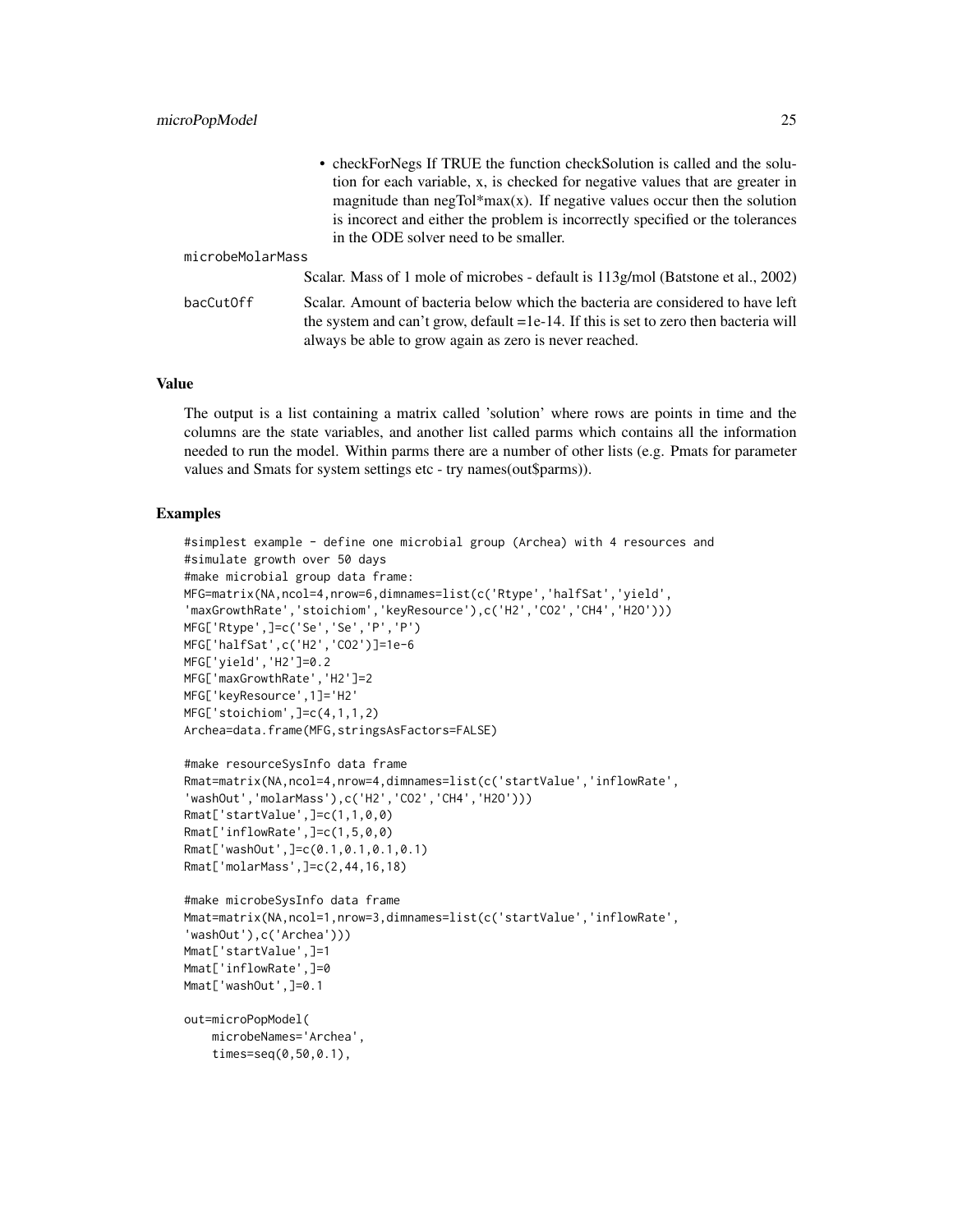```
resourceSysInfo=data.frame(Rmat,stringsAsFactors=FALSE),
   microbeSysInfo=data.frame(Mmat,stringsAsFactors=FALSE)
)
```
NoButyFibreDeg *NoButyFibreDeg dataframe*

### Description

Table of information describing the behaviour of the microbial functional group. See help(MFG) or ?MFG for explanation of the contents of the microbial functional groups dataframes

### Usage

NoButyFibreDeg

#### Format

dataframe

### See Also

MFG

NoButyStarchDeg *NoButyStarchDeg dataframe*

#### Description

Table of information describing the behaviour of the microbial functional group. See help(MFG) or ?MFG for explanation of the contents of the microbial functional groups dataframes

#### Usage

NoButyStarchDeg

### Format

dataframe

#### See Also

MFG

<span id="page-25-0"></span>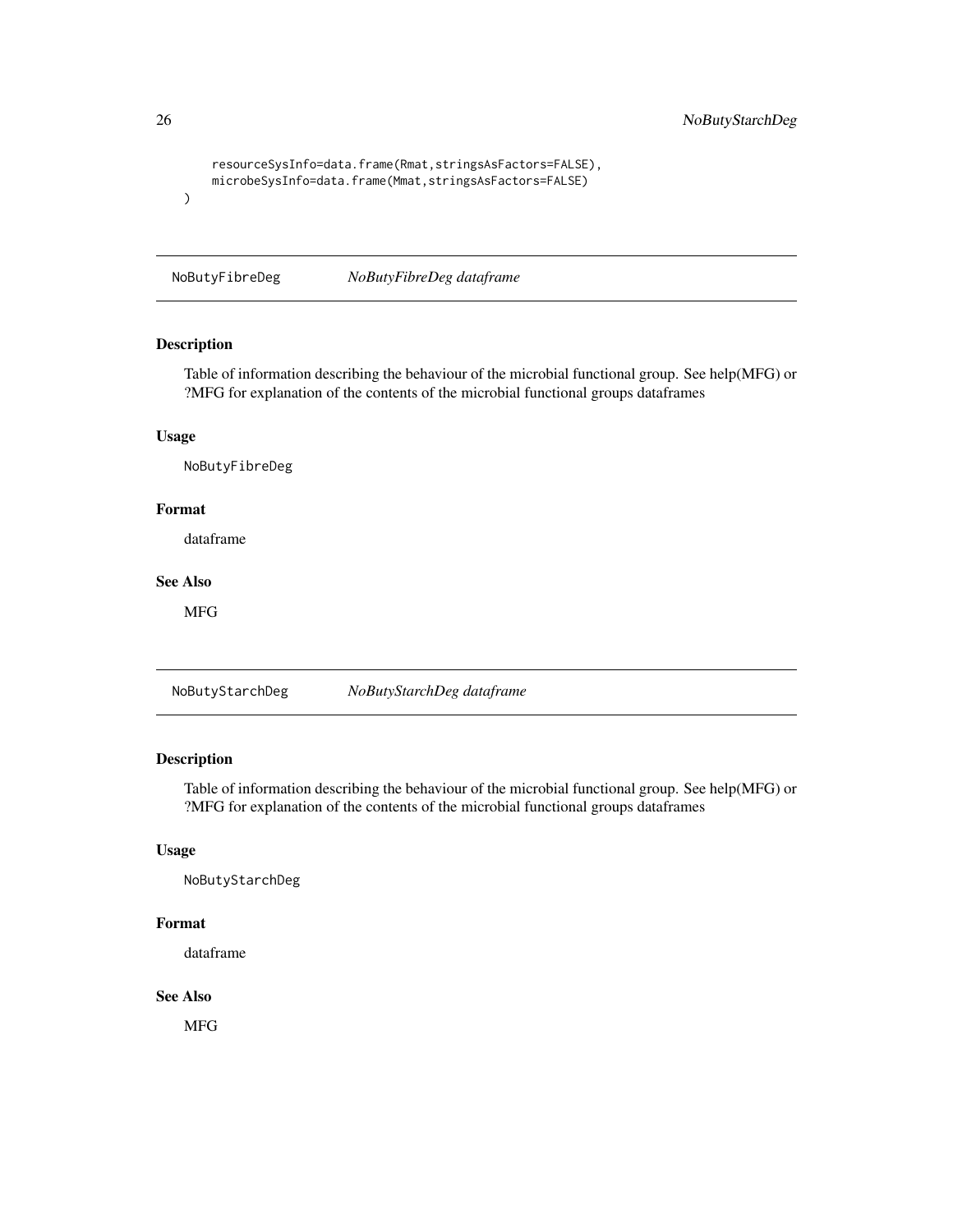<span id="page-26-0"></span>

Find the pH value which is the centre of mass of the pH limitation function (used for the pH trait)

### Usage

pHcentreOfMass(strainName, groupName, pHLimFunc, parms)

### Arguments

| strainName | Name of the strain                         |
|------------|--------------------------------------------|
| groupName  | Name of microbial group                    |
| pHLimFunc  | function specified in rateFuncs\$pHLimFunc |
| parms      | List of all parameters                     |

#### Value

pH value at centre of mass

pHFuncDefault *pH Function*

### Description

Return the value of pH in pH units

#### Usage

pHFuncDefault(time, parms)

### Arguments

| time  | (scalar). The current time point in the ODE solver.            |
|-------|----------------------------------------------------------------|
| parms | List which contains all information required by the ODE solver |

### Value

(scalar) pH at the given time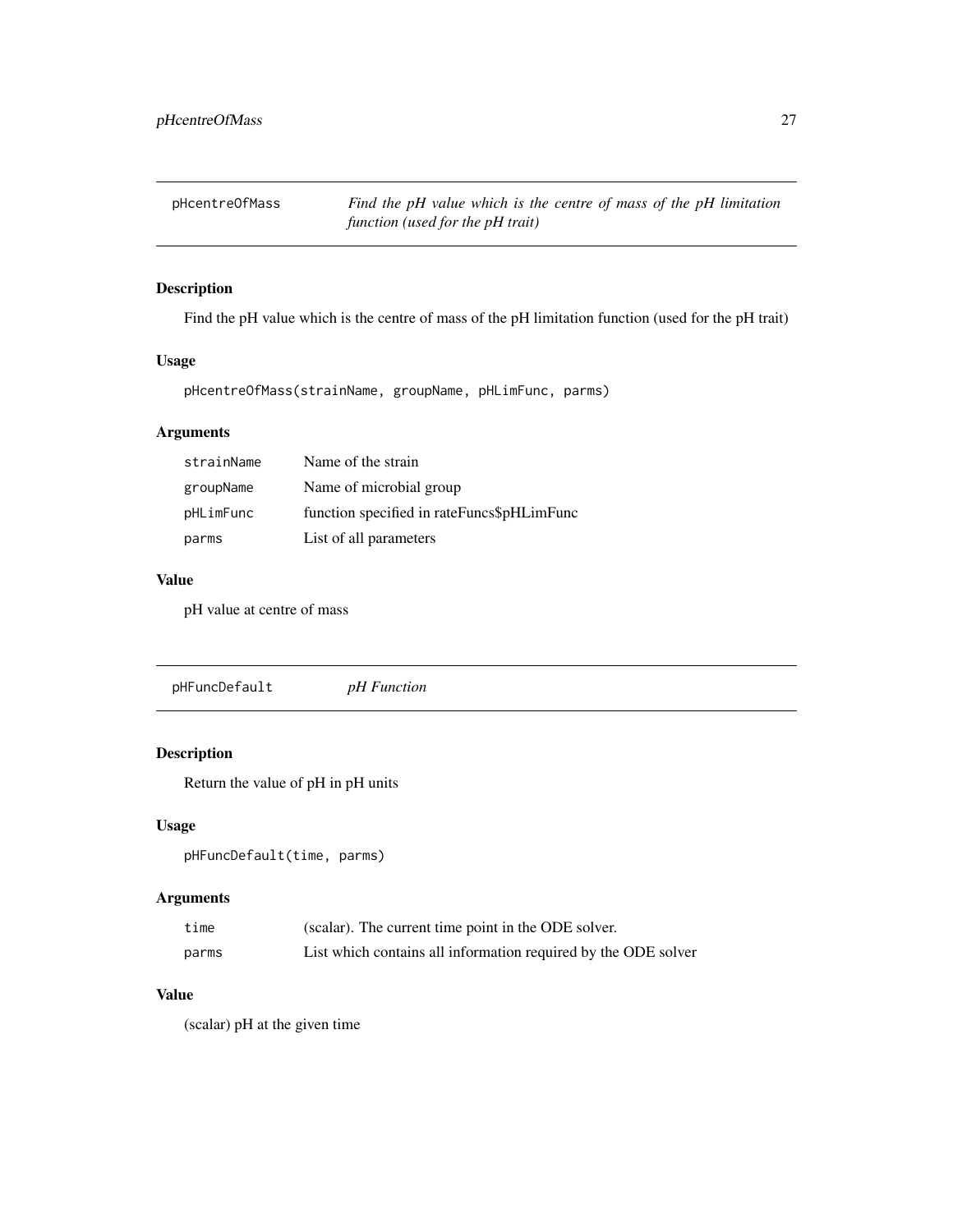<span id="page-27-0"></span>pHLimFuncDefault *pH Limitation Function*

### Description

Return the value of pHLim (must lie in interval [0,1])

#### Usage

```
pHLimFuncDefault(strainName, groupName, pH, parms)
```
### Arguments

| strainName | Name of the strain that is being looped through in the ODE solver      |
|------------|------------------------------------------------------------------------|
| groupName  | Name of microbial group that is being looped through in the ODE solver |
| pH         | (scalar). The current pH value.                                        |
| parms      | List of all parameters                                                 |

### Value

(scalar) pH limitation (0 to 1)

plotTraitChange *plot changes in trait over time*

### Description

plot changes in trait over time

### Usage

```
plotTraitChange(out, trait.name, group.names, resource.name = NULL,
 path = NULL, xlabel = "Time (days)", saveFig = FALSE,
 figType = "eps", figName = "Traits")
```
### Arguments

| out           | Output from microPopModel()                                                 |
|---------------|-----------------------------------------------------------------------------|
| trait.name    | can be 'halfSat','yield','maxGrowthRate' and 'pHtrait' or 'strainpHcorners' |
| group.names   | can be a vector of group names or just one string for one name              |
| resource.name | <b>String</b>                                                               |
| path          | <b>String</b>                                                               |
| xlabel        | String                                                                      |
| saveFig       | Logical                                                                     |
| figType       | String                                                                      |
| figName       | <b>String</b>                                                               |
|               |                                                                             |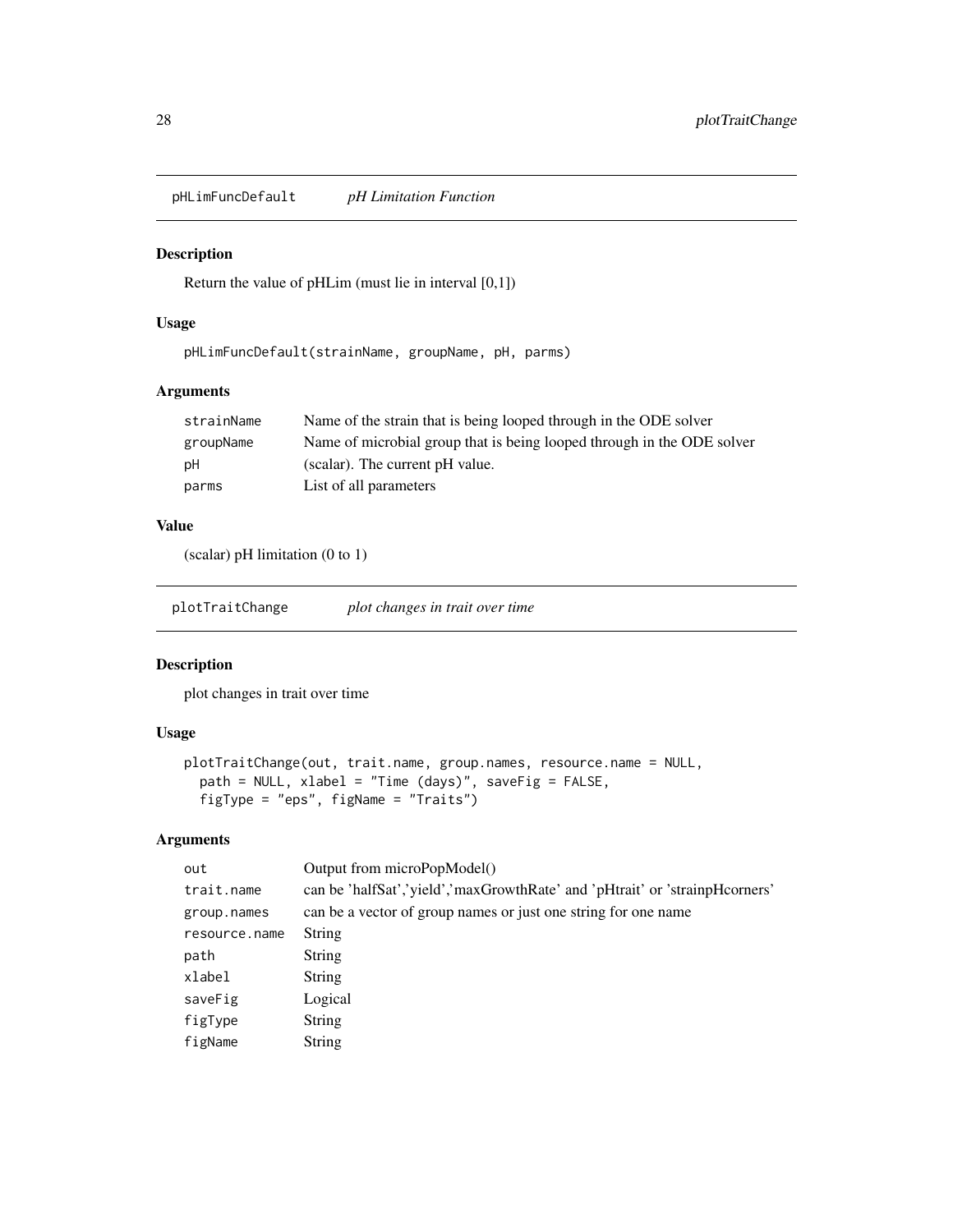<span id="page-28-0"></span>productionFuncDefault *Production Function*

### Description

Production rate of resource (units are resource mass/time)

### Usage

```
productionFuncDefault(strainName, groupName, pathName, varName,
  all.substrates, keyResName, stoichiom, products, bio.products, uptake,
 growthRate, yield, parms, water)
```
### Arguments

| strainName   | Name of the strain that is being looped through in the ODE solver                                                                                                                     |
|--------------|---------------------------------------------------------------------------------------------------------------------------------------------------------------------------------------|
| groupName    | Name of microbial group that is being looped through in the ODE solver                                                                                                                |
| pathName     | Name of metabolic path (e.g. path1) that is being looped through in the ODE<br>solver                                                                                                 |
| varName      | (string). Calculate production of this variable                                                                                                                                       |
|              | all. substrates Vector of strings giving the names of the all the substrates used on this pathway                                                                                     |
| keyResName   | (string). Name of the key resource on this pathway                                                                                                                                    |
| stoichiom    | Named vector (names are resourceNames) giving the mass of each resource in<br>the stoichiometry i.e. molar mass of resource multiplied by the number of moles<br>in the stoichiometry |
| products     | Vector of strings giving the names of the all the metabolic products created on<br>this pathway                                                                                       |
| bio.products | Vector of strings giving the names of the all the microbial products created on<br>this pathway                                                                                       |
| uptake       | Vector with names given by resourceNames which given mass uptake of each<br>resource per unit time                                                                                    |
| growthRate   | (scalar) microbial growth rate (mass per unit time) on the given pathway                                                                                                              |
| yield        | Named vector (names are resourceNames) giving the mass yield of biomass on<br>each resource (mass microbe/mass resource)                                                              |
| parms        | List containing all system parameters                                                                                                                                                 |
| water        | Name of resource with Rtype 'Sw' - i.e resource could be called 'water' or<br>'H2O' etc                                                                                               |

### Value

(scalar) production rate of given resource (units are resource mass/time)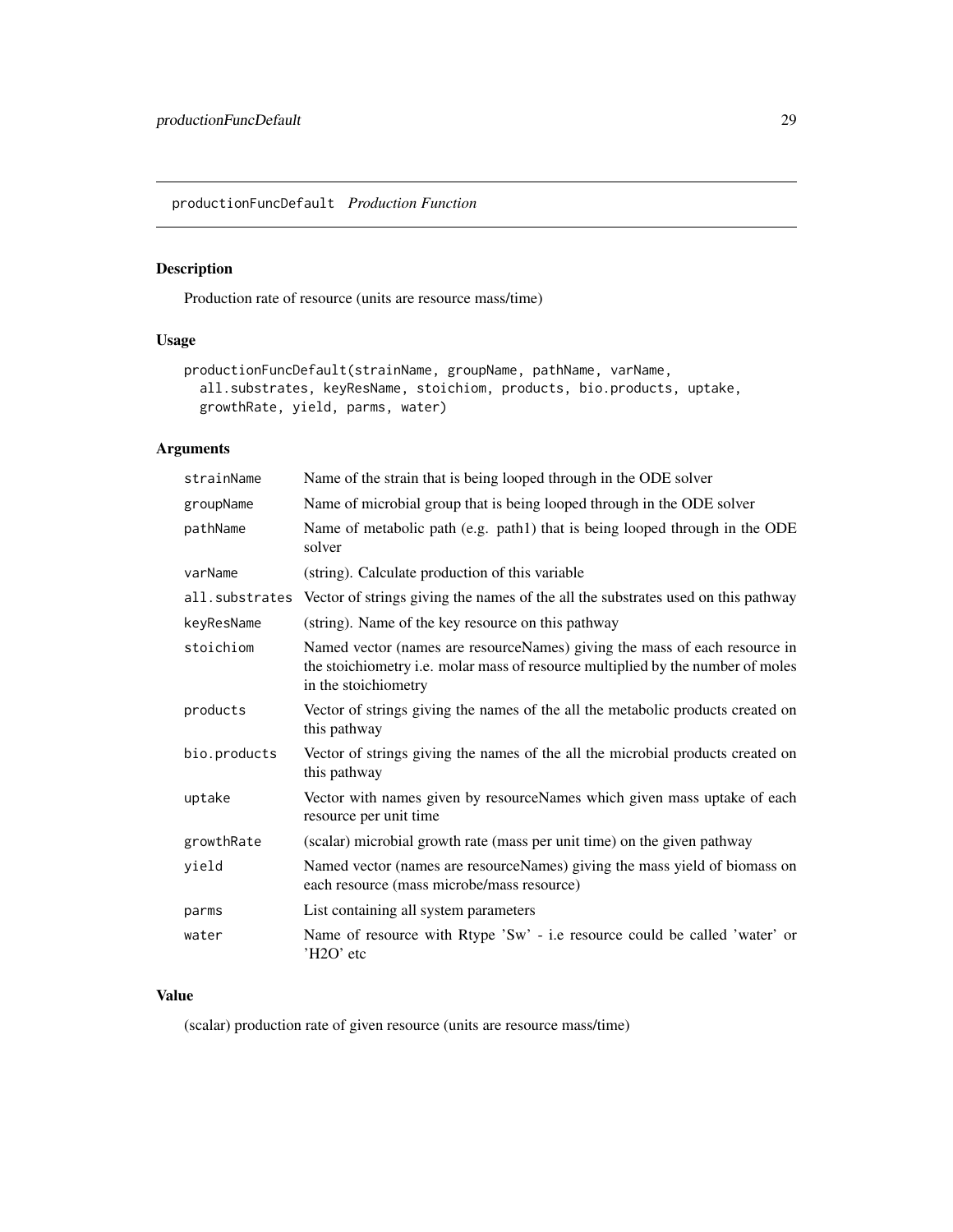<span id="page-29-0"></span>PropionateProducers *PropionateProducers dataframe*

### Description

Table of information describing the behaviour of the microbial functional group. See help(MFG) or ?MFG for explanation of the contents of the microbial functional groups dataframes

#### Usage

PropionateProducers

#### Format

dataframe

### See Also

MFG

quickPlot *Generic plotting showing results of microPop*

### Description

Generic plotting showing results of microPop

#### Usage

```
quickPlot(soln, numR, numStrains, microbeNames, yLabel, xLabel,
  sumOverStrains, saveFig = FALSE, figType = "eps",
 figName = "microPopFig")
```
### Arguments

| soln                   | ODE output from microPopModel() i.e. matrix out\$solution                                                             |
|------------------------|-----------------------------------------------------------------------------------------------------------------------|
| numR                   | Scalar. Number of resources                                                                                           |
| numStrains             | Scalar. Number of strains per group                                                                                   |
| microbeNames           | Vector of strings which contains the names of the microbial groups in the system<br>e.g. c('Bacteroides','Acetogens') |
| yLabel                 | String for y axis label                                                                                               |
| xLabel                 | String for x axis label                                                                                               |
| sumOverStrains Logical |                                                                                                                       |
| saveFig                | Logical                                                                                                               |
| figType                | <b>String</b>                                                                                                         |
| figName                | <b>String</b>                                                                                                         |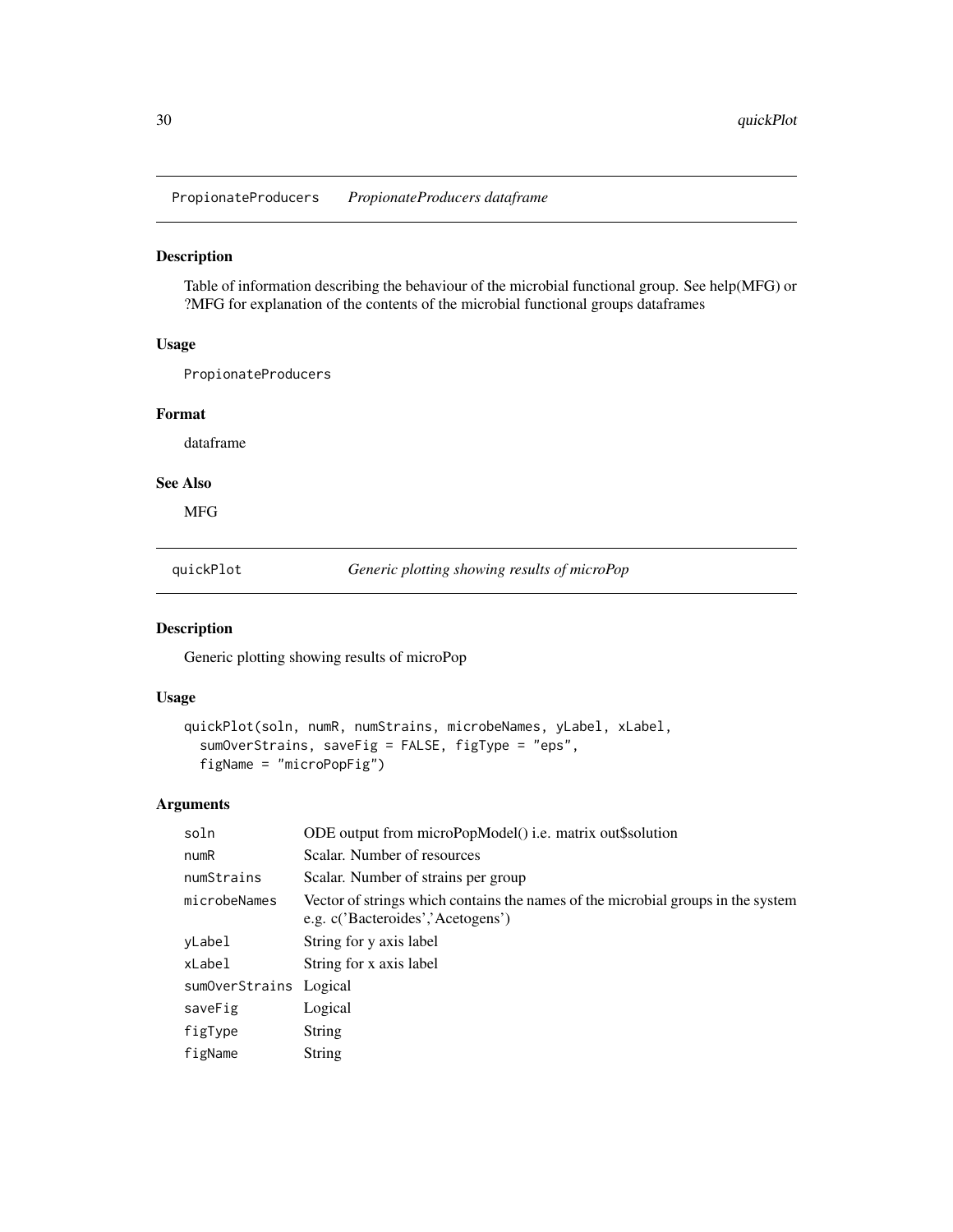### <span id="page-30-0"></span>rateFuncsDefault 31

### Value

Nothing just generates a plot

```
rateFuncsDefault List of functions that are used by the ODE solver these functions can
                         be changed by the user but all must be listed.
```
#### Description

rateFuncsDefault=list(pHFunc=pHFuncDefault, pHLimFunc=pHLimFuncDefault, extraGrowthLim-Func=extraGrowthLimFuncDefault, growthLimFunc=growthLimFuncDefault, combineGrowthLim-Func=combineGrowthLimFuncDefault, uptakeFunc=uptakeFuncDefault, productionFunc=productionFuncDefault, combinePathsFunc=combinePathsFuncDefault, massBalanceFunc=massBalanceFuncDefault, entryRate-Func=entryRateFuncDefault, removalRateFunc=removalRateFuncDefault)

#### Usage

rateFuncsDefault

### Format

An object of class list of length 11.

```
removalRateFuncDefault
```
*Removal Rate Function*

#### Description

Return the rate of removal of any state variable from the system This is called in the ODE derivs func

#### Usage

```
removalRateFuncDefault(varName, varValue, stateVarValues, time, washOut,
 parms)
```
#### Arguments

| varName  | (string) Name of state variable of interest (this is group name or a resource name<br>- NOT a strain name) |
|----------|------------------------------------------------------------------------------------------------------------|
| varValue | (scalar) value of state variable of interest                                                               |
|          | stateVarValues (named vector) values of all state variables                                                |
| time     | (scalar) time                                                                                              |
| washOut  | (named vector) of wash out rates (per unit time) of groups and resources (speci-<br>fied in SysInfo files) |
| parms    | List containing all system parameters                                                                      |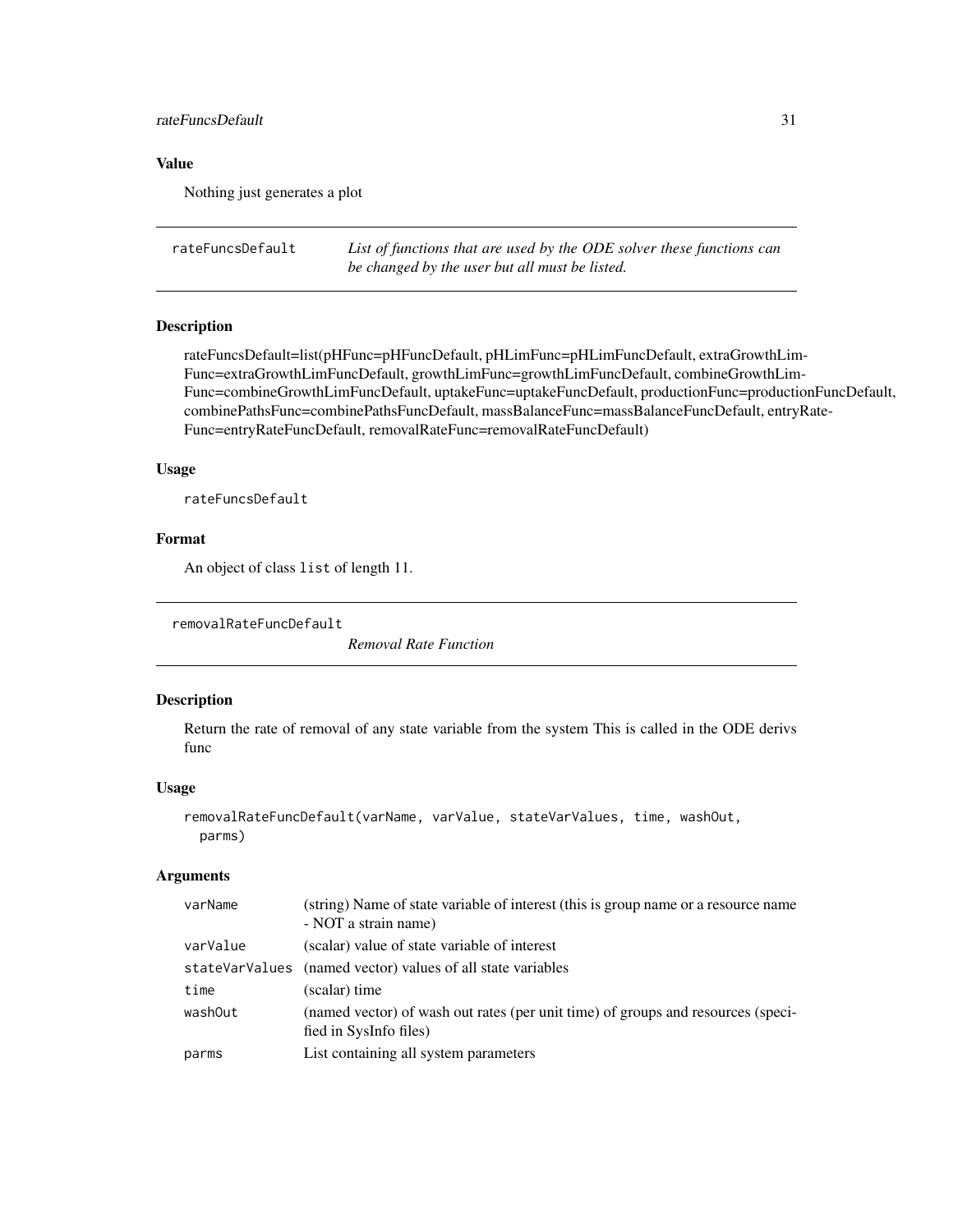### <span id="page-31-0"></span>Value

(scalar) rate of removal (quantity per unit time) for the state variable varName

| replaceListItems | used to replace items in list in in list default needed for processing |
|------------------|------------------------------------------------------------------------|
|                  | microPop input args like plotOptions                                   |

### Description

used to replace items in list.in in list.default needed for processing microPop input args like plotOptions

#### Usage

replaceListItems(list.in, list.default)

#### Arguments

| list.in      | input List   |
|--------------|--------------|
| list.default | Default List |

#### Value

list.default updated with entries from list.in

resourceSysInfo *resourceSysInfo*

#### Description

Data frame describing the system information for the state variables that are resources (i.e. substrates or metabolic products).

#### Usage

```
resourceSysInfo
```
#### Format

A dataframe with the row names in the itemised list below and a column for units (optional) and for each resource in the system to be simulated.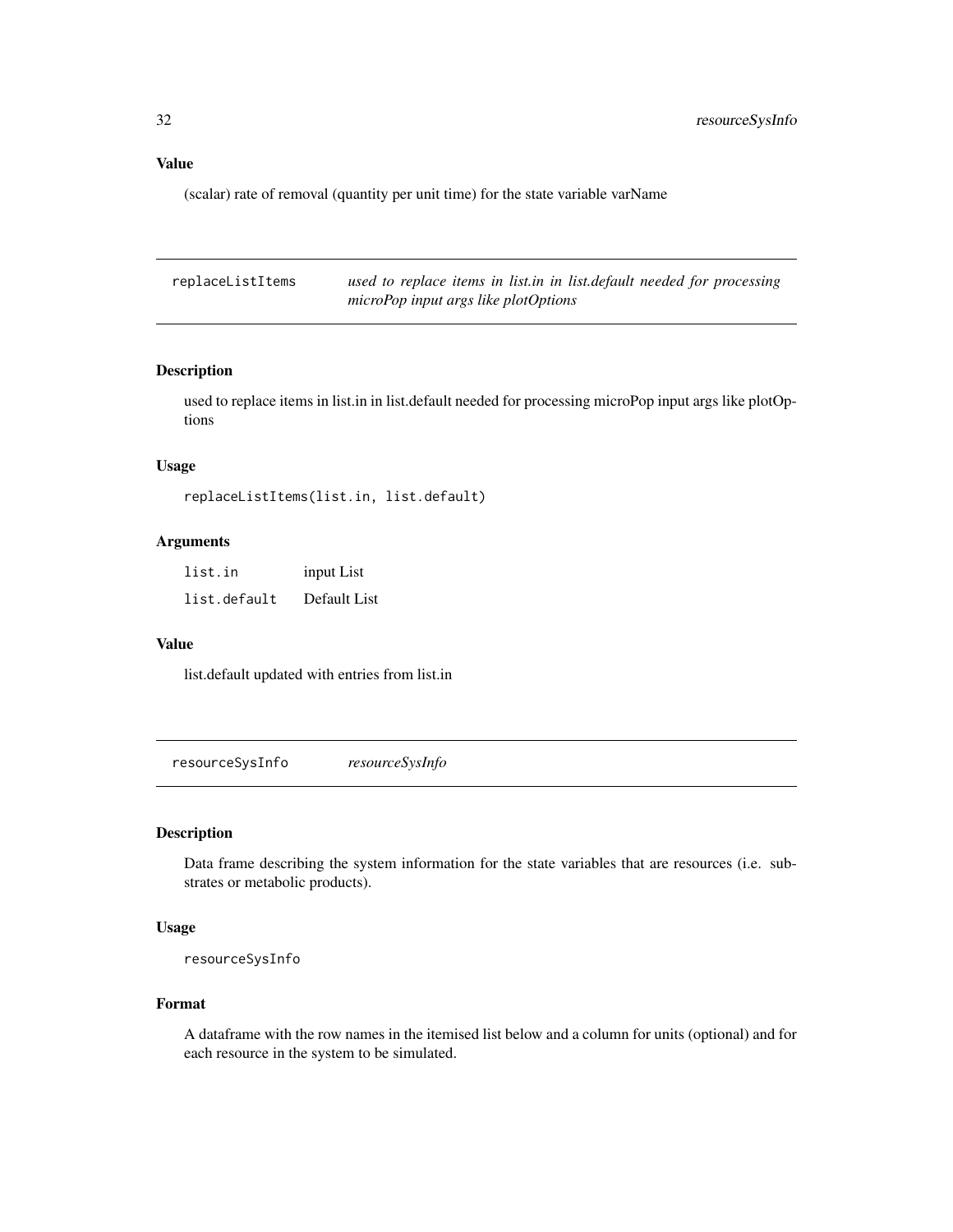#### <span id="page-32-0"></span>Details

Each resource (substrate, metabolic product or biomass if microbes are a resource e.g. in the case of viruses) has a column. The first column can be used for describing the units of each variable. This is optional and just for clarity - it is not used within microPop (note, the units column must be labelled 'units'). The data frame must contain the following rows:

- startValue The value of each resource at the start time of the simulation (e.g. units are g/l)
- inflowRate The value of the rate of inflow of each resource (e.g. units are g/l/d)
- washOut The specific washout rate of each resource (e.g. units are /d)
- molarMass The mass in grams of one mole of the resource (units are g/mol)

resourceSysInfoHuman *resourceSysInfoHuman dataframe*

#### Description

Table of information describing the inflows, outflows, start values and molar masses of each resource for the R script microPop/inst/DemoFiles/human\*.R See help(resourceSysInfo) or for an explanation of the contents

#### Usage

resourceSysInfoHuman

#### Format

dataframe

#### See Also

resourceSysInfo

resourceSysInfoRumen *resourceSysInfoRumen dataframe*

#### Description

Table of information describing the inflows, outflows, start values and molar masses of each resource for the R script microPop/inst/DemoFiles/rumen\*.R See help(resourceSysInfo) or for an explanation of the contents

#### Usage

resourceSysInfoRumen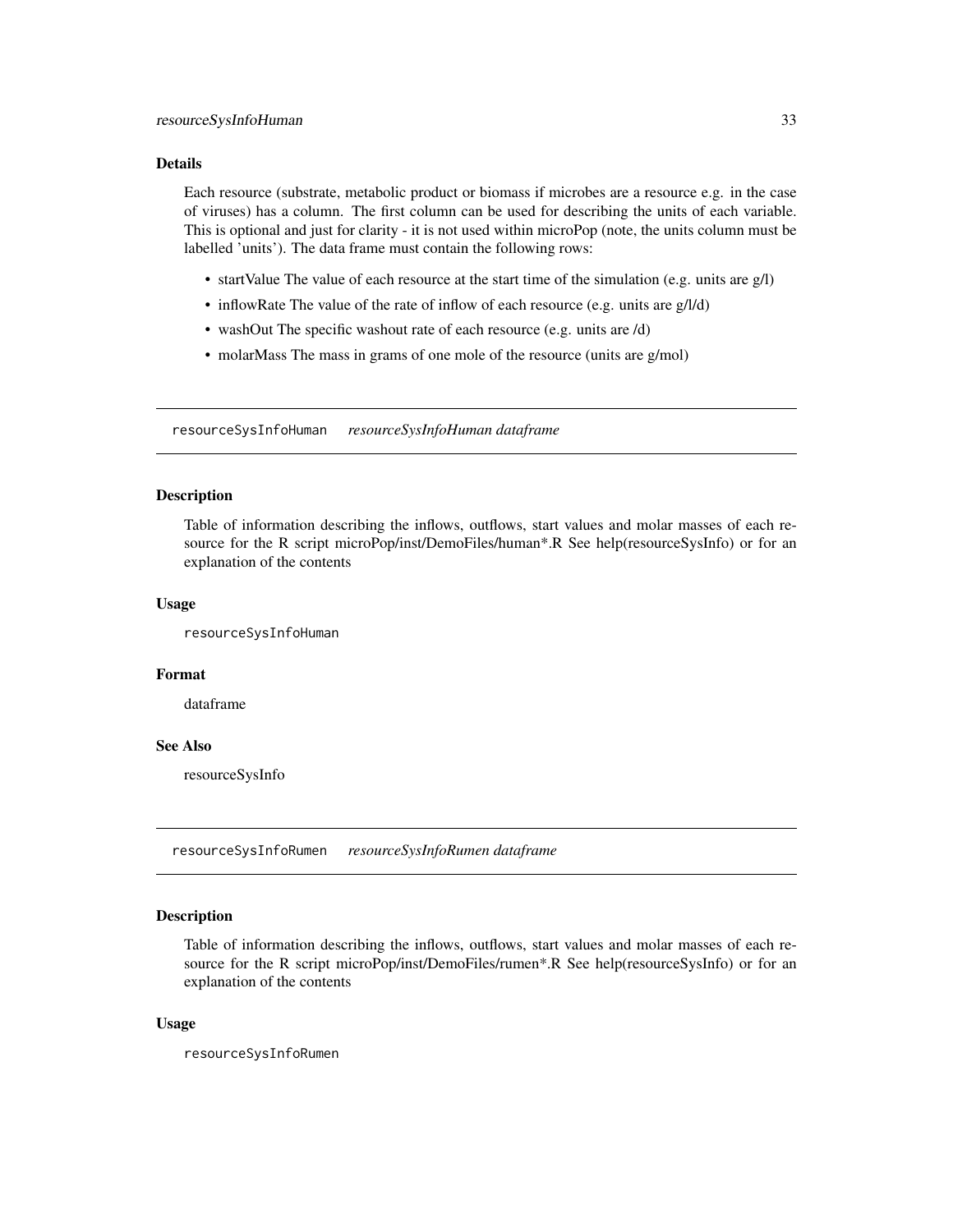### Format

dataframe

### See Also

resourceSysInfo

runMicroPopExample *runMicroPopExample*

### Description

This function is similar to the demo() function but requires less interaction It is used to run the canned examples from the microPop package.

### Usage

runMicroPopExample(name = NULL)

#### Arguments

name Name of the example to run. If Name is NULL the list of examples will be printed.

strainParams *strainParams dataframe*

### Description

Table containing some parameter values for specific strains for the R script microPop/inst/DemoFiles/human4.R The file must have colnames c(strainName, paramName, paramVal, paramUnit, resource,path) where strainName is in format 'groupName.i' where i is the strain number.

#### Usage

```
strainParams
```
#### Format

dataframe

<span id="page-33-0"></span>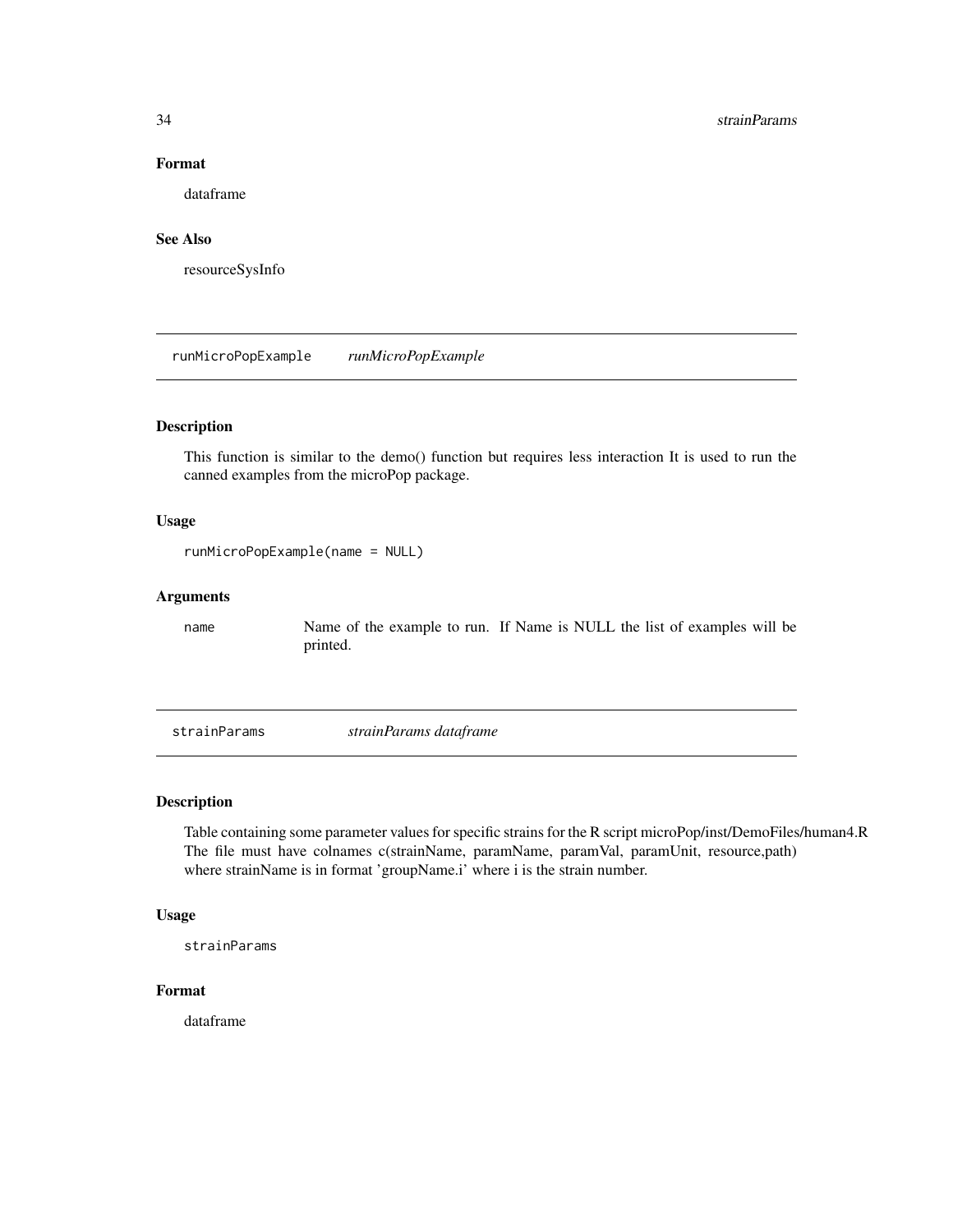<span id="page-34-0"></span>systemInfoMicrobesPhyto

*systemInfoMicrobesPhyto dataframe*

### Description

Table of information describing the inflows, outflows, start values of each microbial group for the R script microPop/inst/DemoFiles/phyto.R See help(microbeSysInfo) or for an explanation of the contents

### Usage

systemInfoMicrobesPhyto

### Format

dataframe

#### See Also

microbeSysInfo

systemInfoMicrobesVirus

*systemInfoMicrobesVirus dataframe*

### Description

Table of information describing the inflows, outflows, start values of each microbial group for the R script microPop/inst/DemoFiles/phages.R See help(microbeSysInfo) or for an explanation of the contents

#### Usage

systemInfoMicrobesVirus

#### Format

dataframe

### See Also

microbeSysInfo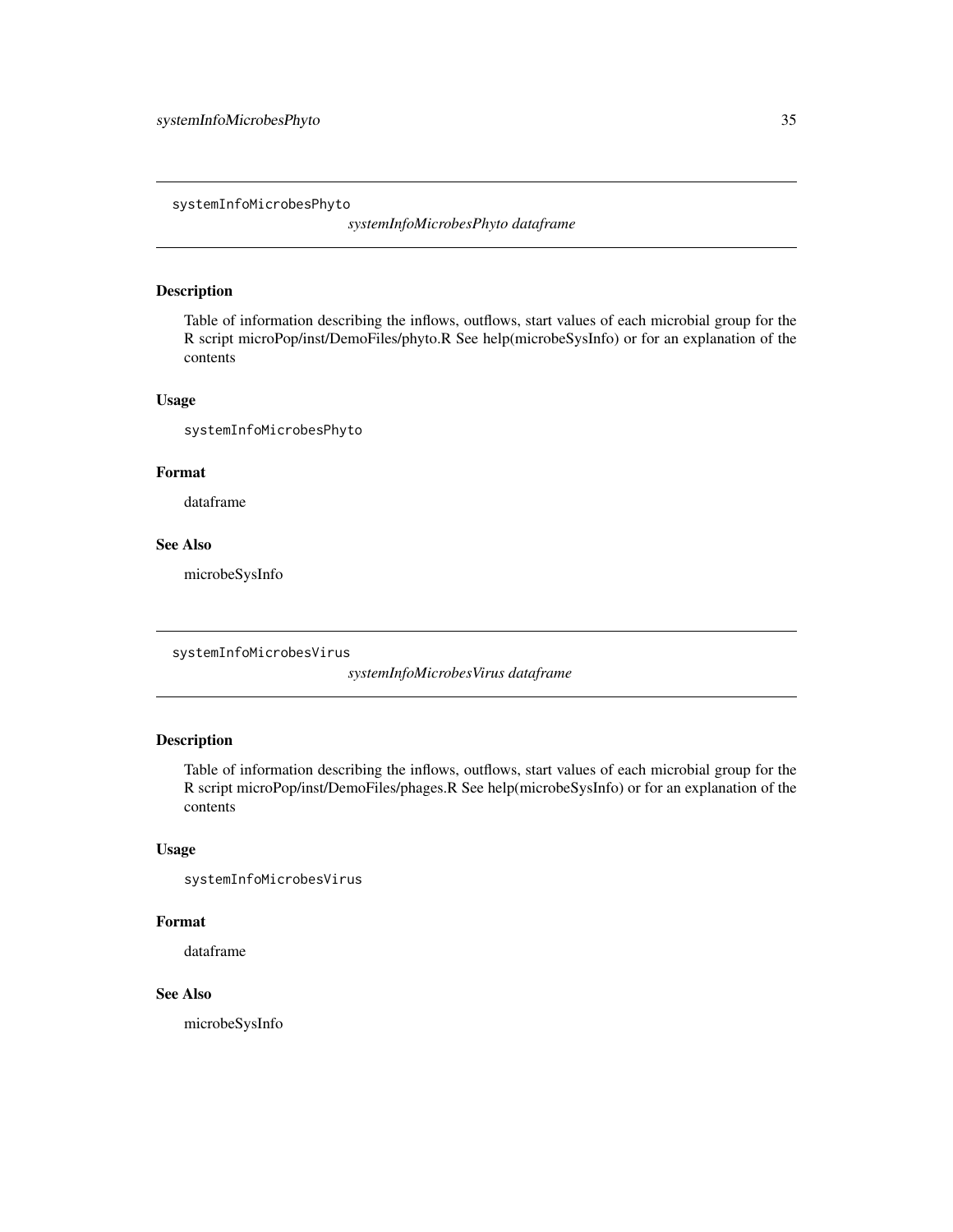<span id="page-35-0"></span>systemInfoResourcesPhyto

*systemInfoResourcesPhyto dataframe*

#### Description

Table of information describing the inflows, outflows, start values and molar masses of each resource for the R script microPop/inst/DemoFiles/phyto.R See help(resourceSysInfo) or for an explanation of the contents

#### Usage

systemInfoResourcesPhyto

### Format

dataframe

#### See Also

resourceSysInfo

systemInfoResourcesVirus

*systemInfoResourcesVirus dataframe*

### Description

Table of information describing the inflows, outflows, start values and molar masses of each resource for the R script microPop/inst/DemoFiles/phages.R See help(resourceSysInfo) or for an explanation of the contents

#### Usage

systemInfoResourcesVirus

#### Format

dataframe

### See Also

resourceSysInfo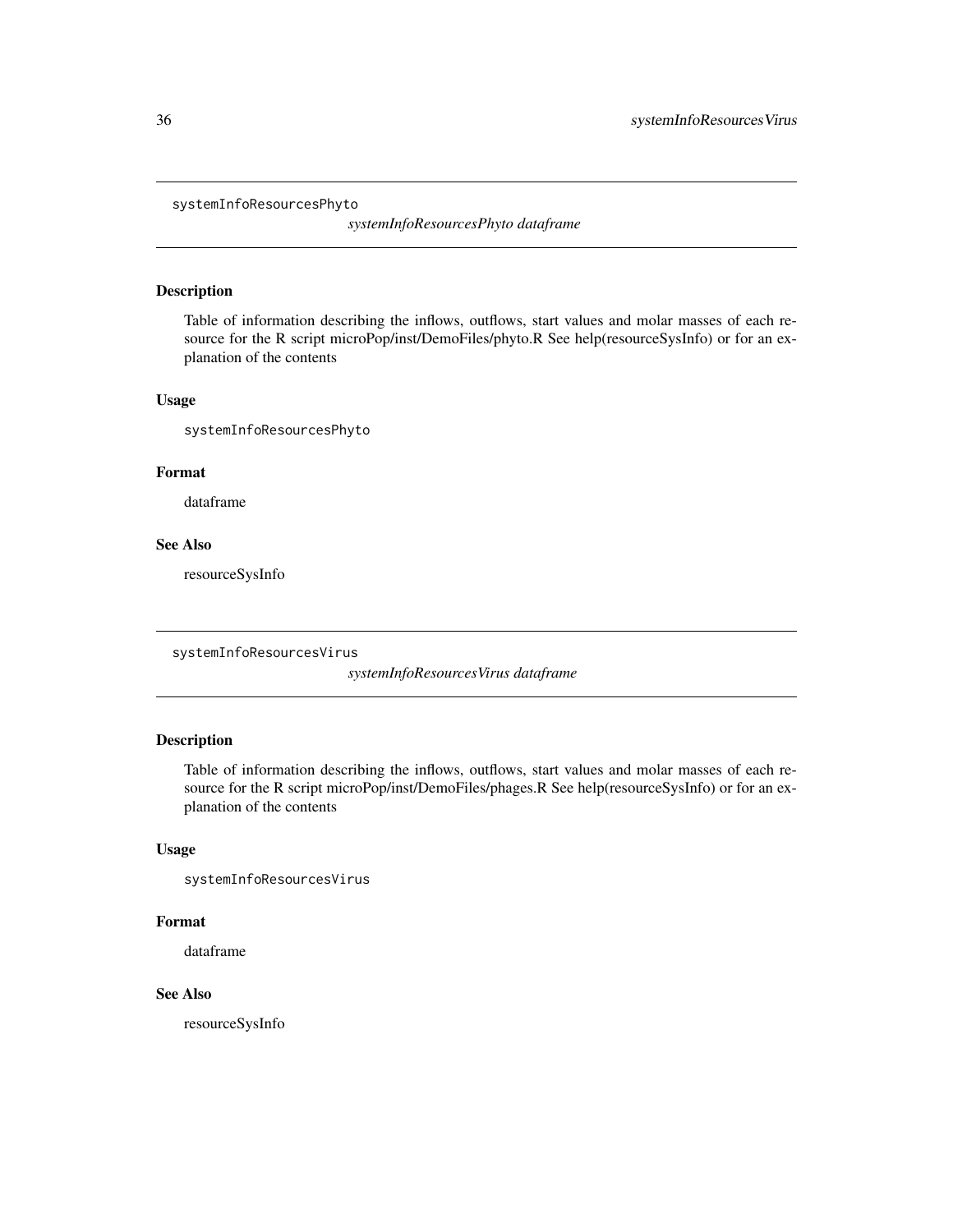<span id="page-36-0"></span>uptakeFuncDefault *Uptake Function*

#### Description

Return the value of resource uptake per biomass (i.e. resource quantity per unit time per mass unit of biomass) for given resource

#### Usage

```
uptakeFuncDefault(strainName, groupName, pathName, varName, keyResName,
  subst, ess, boost, maxGrowthRate, growthLim, yield, nonBoostFrac,
  stoichiom, parms)
```
### Arguments

| strainName    | Name of the strain that is being looped through in the ODE solver                                                                                                                     |
|---------------|---------------------------------------------------------------------------------------------------------------------------------------------------------------------------------------|
| groupName     | Name of microbial group that is being looped through in the ODE solver                                                                                                                |
| pathName      | Name of metabolic path (e.g. path1) that is being looped through in the ODE<br>solver                                                                                                 |
| varName       | (string). Calculate uptake of this variable                                                                                                                                           |
| keyResName    | (string). Name of the key resource on this pathway                                                                                                                                    |
| subst         | Vector of strings giving the names of the substitutable resources for given strain,<br>pathway                                                                                        |
| ess           | Vector of strings giving the names of the essential resources for given strain,<br>pathway                                                                                            |
| boost         | Vector of strings giving the names of the boosting resources for given strain,<br>pathway                                                                                             |
| maxGrowthRate | Vector containing maximum growth rate on each resource (named by resource-<br>Names). If a resource is not on the pathway the value is NA                                             |
| growthLim     | Vector containing the growth limitation from each resource (named by resource-<br>Names). If a resource is not on the pathway the value is NA                                         |
| yield         | Named vector (names are resourceNames) giving the mass yield of biomass on<br>each resource (mass microbe/mass resource)                                                              |
| nonBoostFrac  | (scalar) Fraction of max growth achievable if boosting resource is not present<br>but is required on this pathway                                                                     |
| stoichiom     | Named vector (names are resourceNames) giving the mass of each resource in<br>the stoichiometry i.e. molar mass of resource multiplied by the number of moles<br>in the stoichiometry |
| parms         | List containing all system parameters                                                                                                                                                 |

### Value

(scalar) uptake of resource per mass unit of biomass (units are resource mass/biomass/time)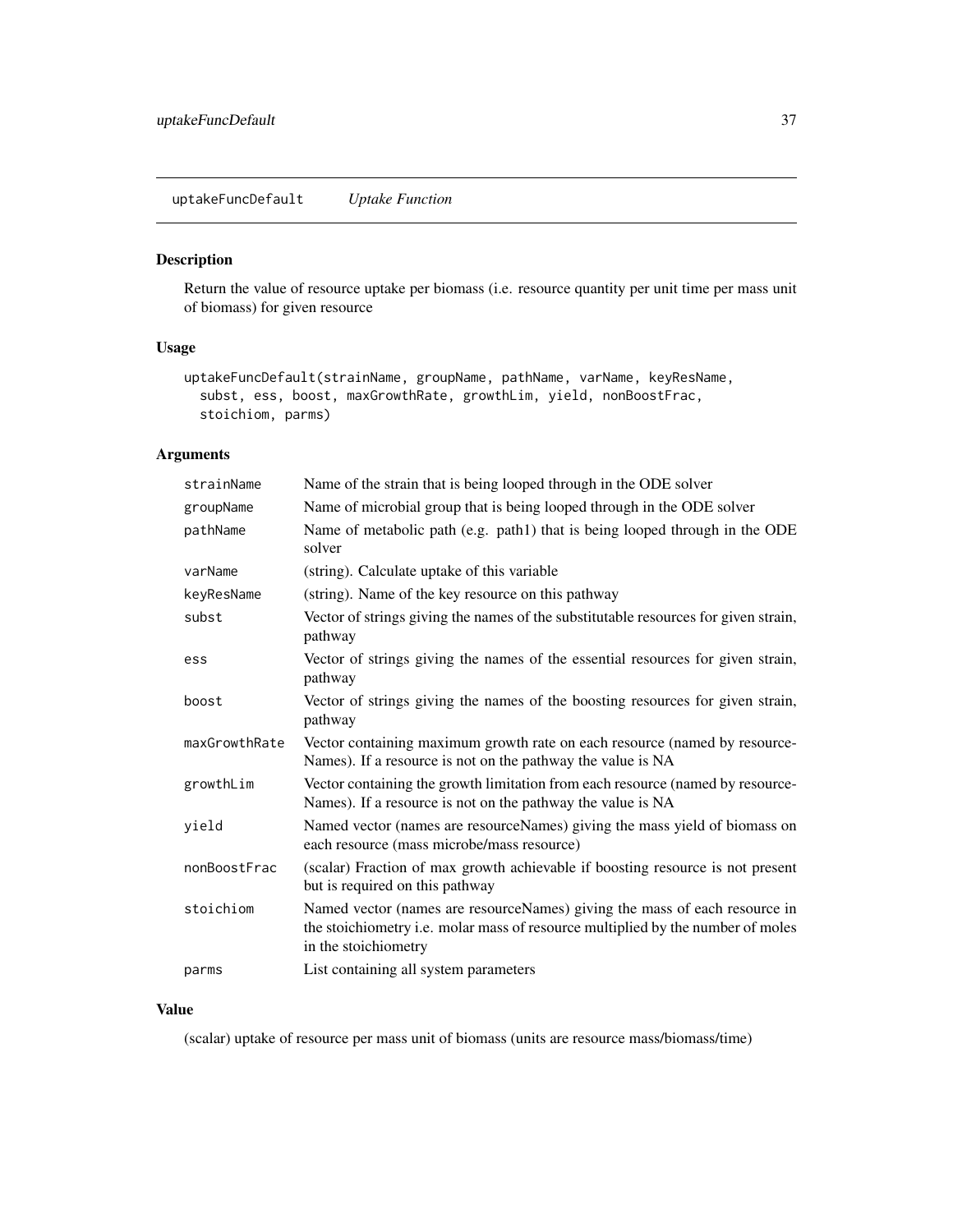<span id="page-37-0"></span>

Table of information describing the behaviour of the microbial functional group. See help(MFG) or ?MFG for explanation of the contents of the microbial functional groups dataframes

### Usage

Xaa

### Format

dataframe

### See Also

MFG

### Xh2 *Xh2 dataframe*

### Description

Table of information describing the behaviour of the microbial functional group. See help(MFG) or ?MFG for explanation of the contents of the microbial functional groups dataframes

### Usage

Xh2

### Format

dataframe

#### See Also

MFG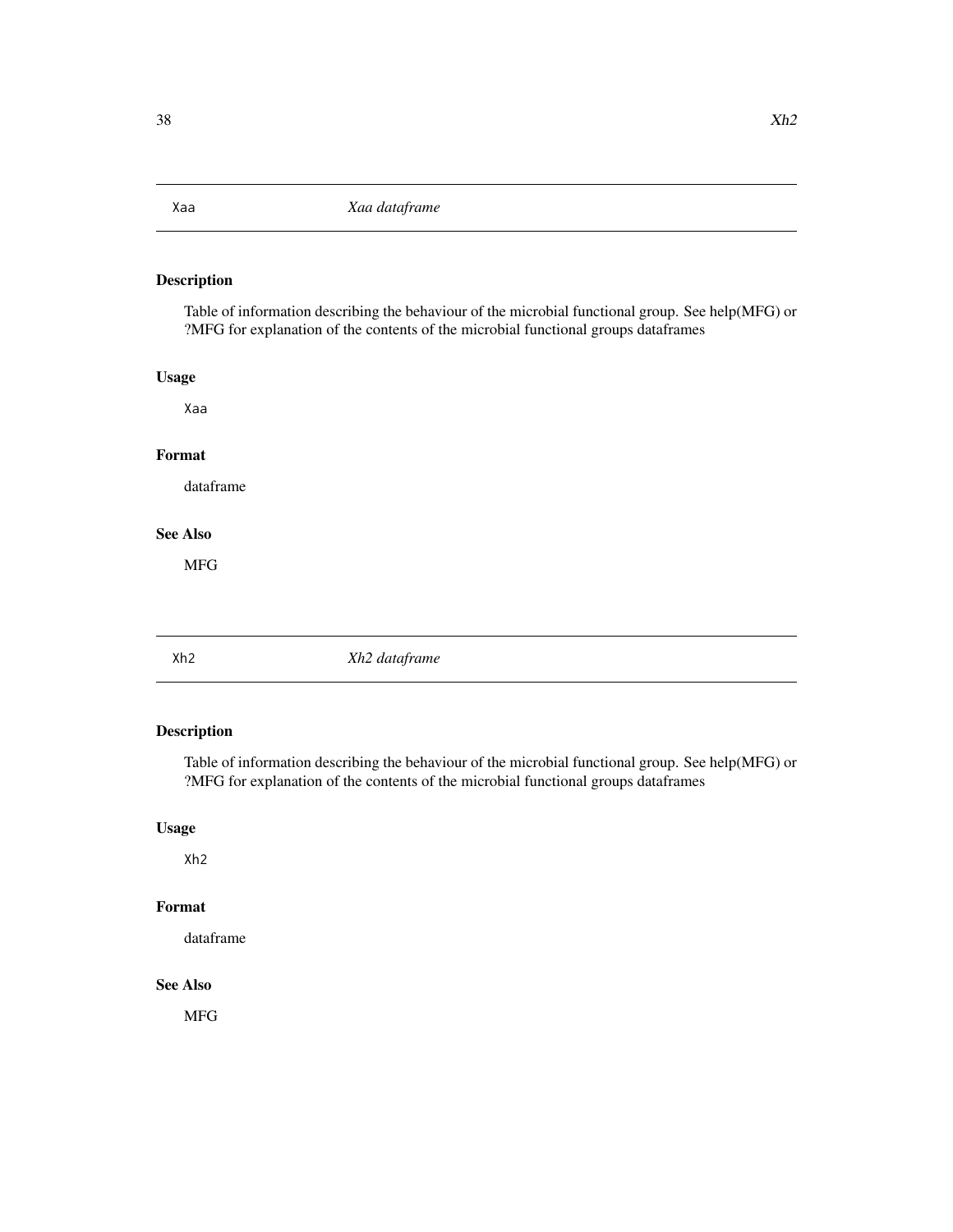<span id="page-38-0"></span>Table of information describing the behaviour of the microbial functional group. See help(MFG) or ?MFG for explanation of the contents of the microbial functional groups dataframes

### Usage

Xsu

#### Format

dataframe

### See Also

MFG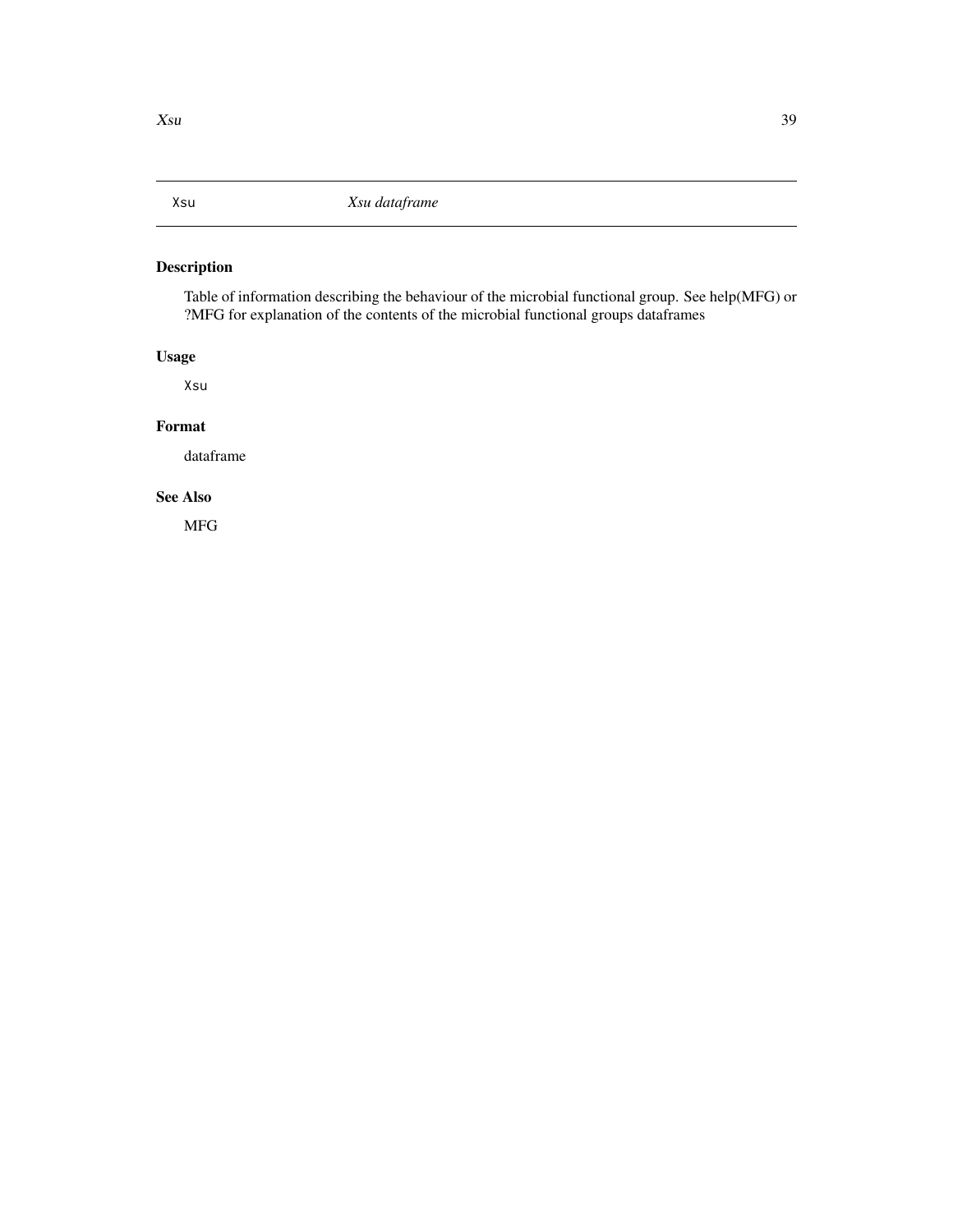# <span id="page-39-0"></span>**Index**

∗Topic datasets Acetogens, [4](#page-3-0) Bacteroides, [5](#page-4-0) ButyrateProducers1, [6](#page-5-0) ButyrateProducers2, [6](#page-5-0) ButyrateProducers3, [7](#page-6-0) LactateProducers, [18](#page-17-0) Methanogens, [19](#page-18-0) MFG, [20](#page-19-0) microbeSysInfo, [21](#page-20-0) microbeSysInfoHuman, [22](#page-21-0) microbeSysInfoRumen, [22](#page-21-0) NoButyFibreDeg, [26](#page-25-0) NoButyStarchDeg, [26](#page-25-0) PropionateProducers, [30](#page-29-0) rateFuncsDefault, [31](#page-30-0) resourceSysInfo, [32](#page-31-0) resourceSysInfoHuman, [33](#page-32-0) resourceSysInfoRumen, [33](#page-32-0) strainParams, [34](#page-33-0) systemInfoMicrobesPhyto, [35](#page-34-0) systemInfoMicrobesVirus, [35](#page-34-0) systemInfoResourcesPhyto, [36](#page-35-0) systemInfoResourcesVirus, [36](#page-35-0) Xaa, [38](#page-37-0) Xh2, [38](#page-37-0) Xsu, [39](#page-38-0) ∗Topic data Acetogens, [4](#page-3-0) Bacteroides, [5](#page-4-0) ButyrateProducers1, [6](#page-5-0) ButyrateProducers2, [6](#page-5-0) ButyrateProducers3, [7](#page-6-0) LactateProducers, [18](#page-17-0) Methanogens, [19](#page-18-0) MFG, [20](#page-19-0) microbeSysInfo, [21](#page-20-0) microbeSysInfoHuman, [22](#page-21-0) microbeSysInfoRumen, [22](#page-21-0)

NoButyFibreDeg, [26](#page-25-0) NoButyStarchDeg, [26](#page-25-0) PropionateProducers, [30](#page-29-0) resourceSysInfo, [32](#page-31-0) resourceSysInfoHuman, [33](#page-32-0) resourceSysInfoRumen, [33](#page-32-0) strainParams, [34](#page-33-0) systemInfoMicrobesPhyto, [35](#page-34-0) systemInfoMicrobesVirus, [35](#page-34-0) systemInfoResourcesPhyto, [36](#page-35-0) systemInfoResourcesVirus, [36](#page-35-0) Xaa, [38](#page-37-0) Xh2, [38](#page-37-0) Xsu, [39](#page-38-0) ∗Topic export checkResInfo, [7](#page-6-0) ∗Topic package microPop-package, [3](#page-2-0) ∗Topic programming microPop-package, [3](#page-2-0) Acetogens, [4](#page-3-0) applyTraitTradeOffs, [4](#page-3-0) assignStrainTraits, [5](#page-4-0) Bacteroides, [5](#page-4-0) ButyrateProducers1, [6](#page-5-0) ButyrateProducers2, [6](#page-5-0) ButyrateProducers3, [7](#page-6-0) checkResInfo, [7](#page-6-0) checkSolution, [8](#page-7-0) checkStoichiom, [8](#page-7-0) combineGrowthLimFunc *(*combineGrowthLimFuncDefault*)*, [9](#page-8-0) combineGrowthLimFuncDefault, [9](#page-8-0) combinePathsFunc *(*combinePathsFuncDefault*)*, [10](#page-9-0) combinePathsFuncDefault, [10](#page-9-0)